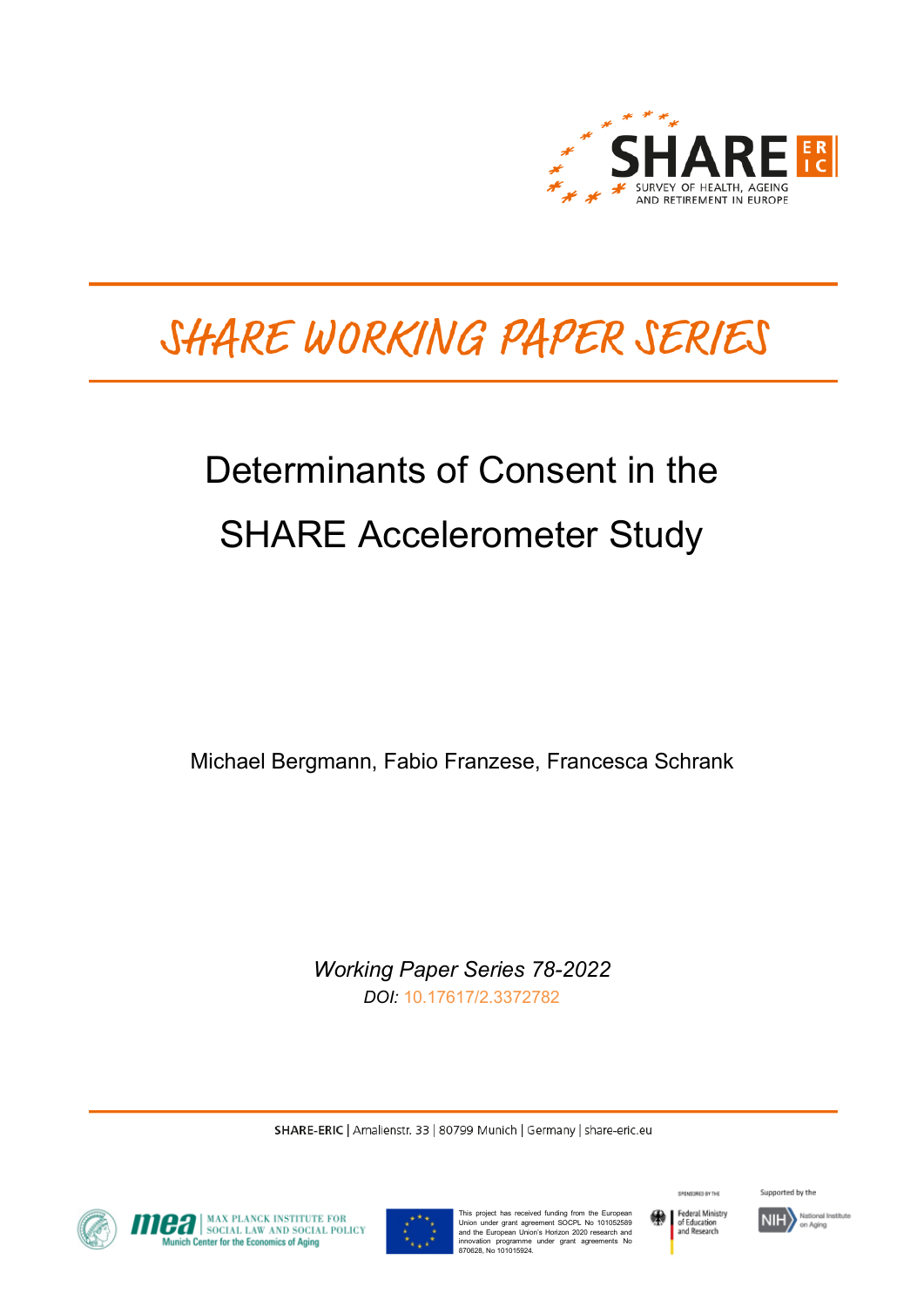#### **About the SHARE Working Paper Series**

The series is designed to provide a timely discussion of results based on SHARE data within the SHARE family, i.e., members of the SHARE Country Teams, Area Coordination Teams and other SHARE bodies. The papers are not peer reviewed; the authors are solely responsible for the scientific content and the graphical layout of their submissions. The respective Country Team Leaders and Area Coordinators are encouraged to look over the submissions by their team members.

The publisher (SHARE ERIC) checks working papers in this series for formal issues such as proper acknowledgements to the funders of SHARE. The publisher takes no responsibility for the scientific content of the paper.

#### **Acknowledgements**

This paper uses data from SHARE Waves 1,2,3,4,5,6,7 and 8 (DOIs: 10.6103/SHARE.w1.710, 10.6103/SHARE.w2.710, 10.6103/SHARE.w3.710, 10.6103/SHARE.w4.710, 10.6103/SHARE.w5.710, 10.6103/SHARE.w6.710, 10.6103/SHARE.w7.711, 10.6103/SHARE.w8.100), see Börsch-Supan et al. (2013) for methodological details.

The SHARE data collection has been funded by the European Commission, DG RTD through FP5 (QLK6-CT-2001-00360), FP6 (SHARE-I3: RII-CT-2006-062193, COMPARE: CIT5-CT-2005-028857, SHARELIFE: CIT4-CT-2006-028812), FP7 (SHARE-PREP: GA N°211909, SHARE-LEAP: GA N°227822, SHARE M4: GA N°261982, DASISH: GA N°283646) and Horizon 2020 (SHARE-DEV3: GA N°676536, SHARE-COHESION: GA N°870628, SERISS: GA N°654221, SSHOC: GA N°823782, SHARE-COVID19: GA N°101015924) and by DG Employment, Social Affairs & Inclusion through VS 2015/0195, VS 2016/0135, VS 2018/0285, VS 2019/0332, and VS 2020/0313. Additional funding from the German Ministry of Education and Research, the Max Planck Society for the Advancement of Science, the U.S. National Institute on Aging (U01\_AG09740-13S2, P01\_AG005842, P01\_AG08291, P30\_AG12815, R21\_AG025169, Y1-AG-4553-01, IAG\_BSR06-11, OGHA\_04-064, HHSN271201300071C, RAG052527A) and from various national funding sources is gratefully acknowledged (see [www.share-project.org\)](http://www.share-project.org/).

The SHARE accelerometer study is financed by the NIA grant "Enhancing the Comparability of SHARE with HRS and ELSA" (RAG052527A). The content is solely the responsibility of the authors and does not necessarily represent the official views of the National Institutes of Health. Data processing and release of the accelerometer data was supported by the European Union within the Social Science & Humanities Open Cloud (SSHOC: GA N°823782).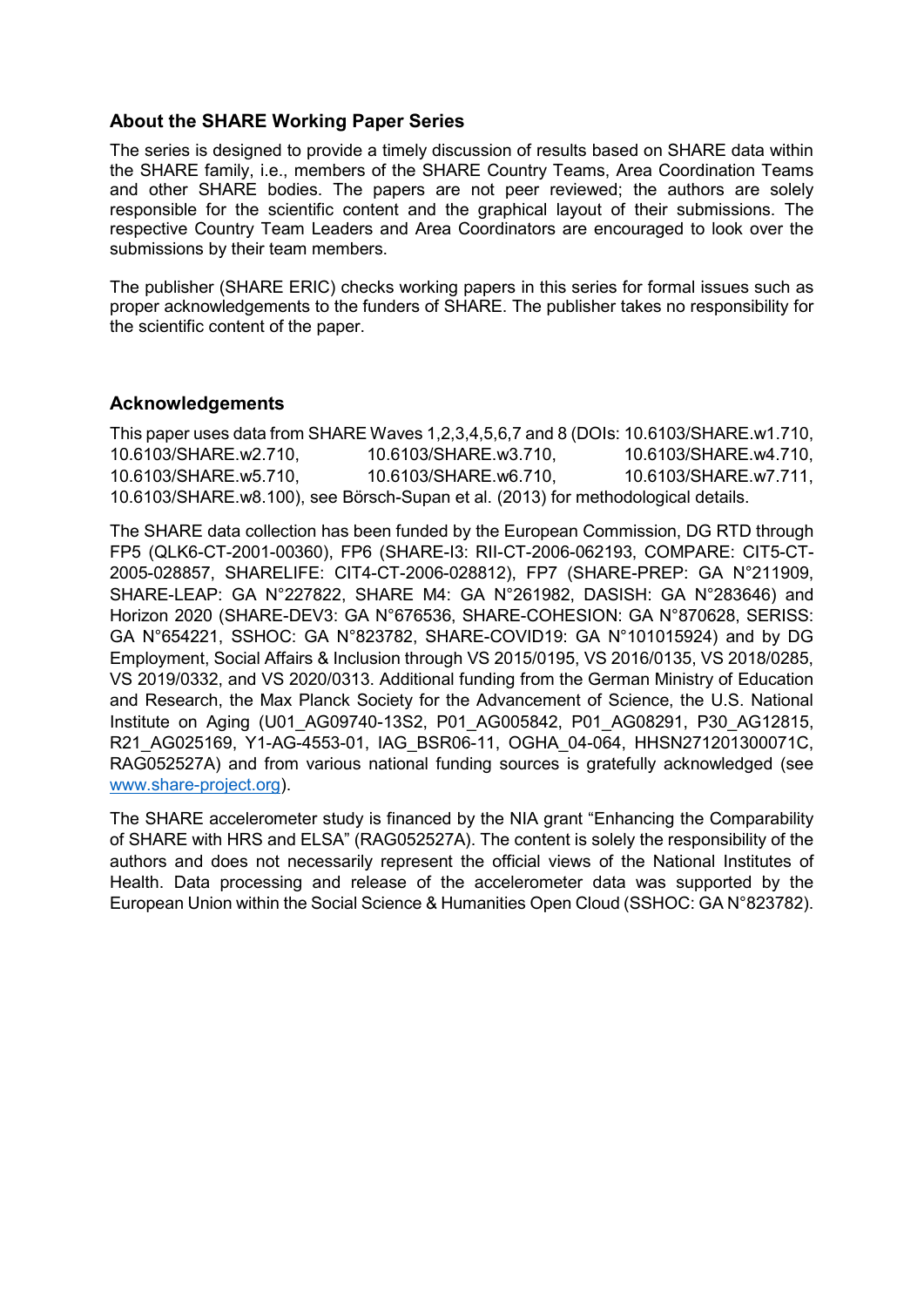## Determinants of consent in the SHARE accelerometer study

Michael Bergmann<sup>1,2</sup>, Fabio Franzese<sup>1\*</sup>, Francesca Schrank<sup>1</sup>

<sup>1</sup>Munich Center for the Economics of Aging (MEA) Max-Planck-Institute for Social Law and Social Policy

<sup>2</sup>Technical University of Munich, Chair for the Economics of Aging

March 7, 2022

### Abstract

In the eighth wave of the Survey of Health, Ageing and Retirement in Europe (SHARE) a sub-sample of respondents was asked to participate in a measurement of physical activity using thigh-worn accelerometers. This paper describes the consent gaining process, analyses determinants of consent, and investigates whether aggregated results of the accelerometer measurements are biased due to sample selection. Multivariate logit regressions show that various factors are correlated to consent such as the respondents' age, self-reported moderate activity, self-reported overall health status, memory functioning, computer skills, willingness to answer questions, and the interviewers' age. Despite these correlations, we do not see a significantly different mean in the average acceleration when applying inverse probability weights, indicating no severe bias in aggregated results of the measurements.

\*Corresponding author: Munich Center for the Economics of Aging (MEA), Max-Planck-Institute for Social Law and Social Policy, Amalienstrasse 33, 80799 Munich, Germany. E-mail: franzese@mea.mpisoc.mpg.de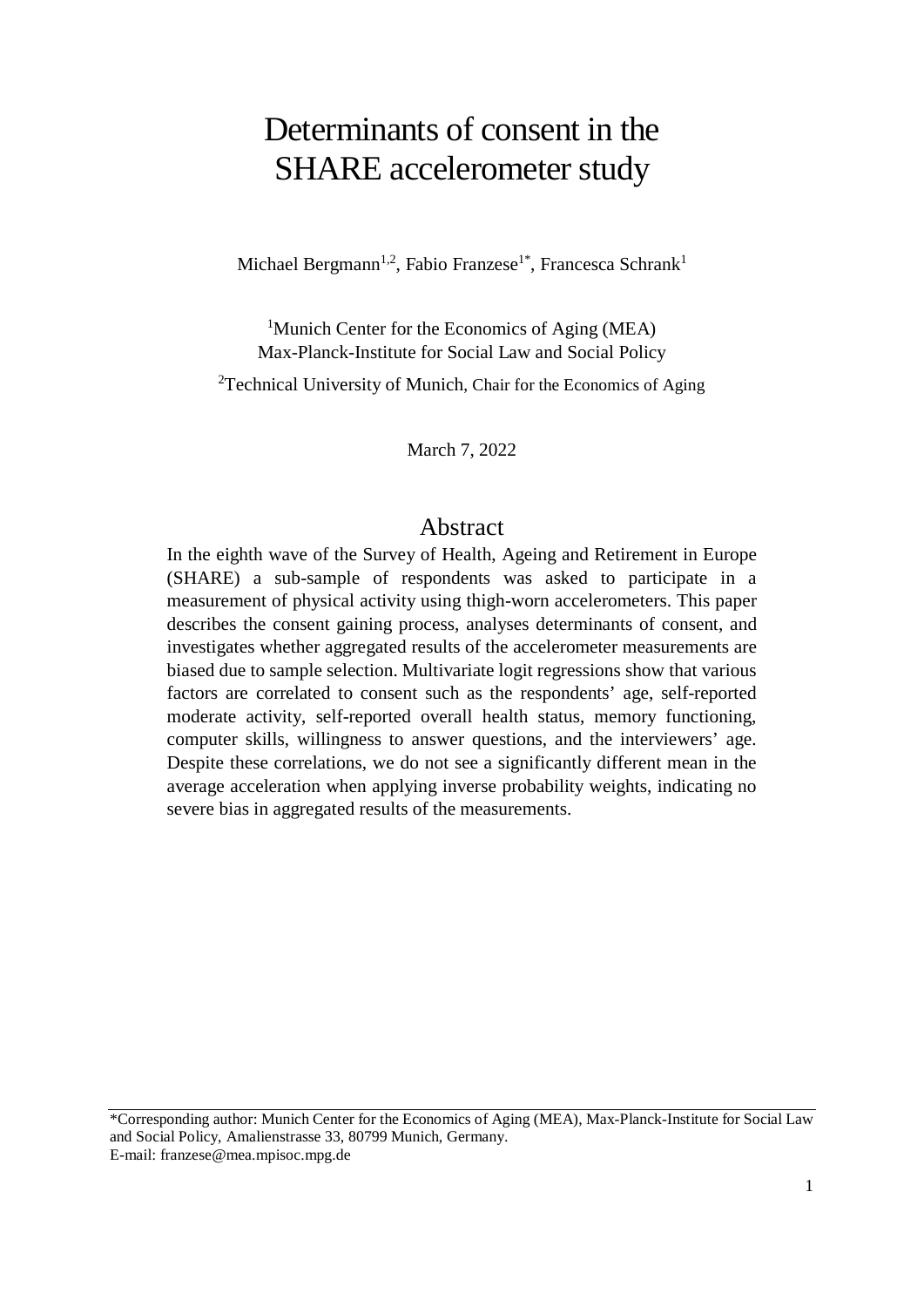## 1. Introduction

The physical activity guidelines by the World Health Organisation acknowledge the importance of physical activity for mental and physical health across the whole life course (WHO 2020). A plethora of studies identify inactivity as risk factor for various diseases, such as stroke (Howard and McDonnell 2015), cancer (Kerr, Anderson and Lippman 2017), diabetes (Garduno et al. 2022; Gill and Cooper 2008), and depression (Cocker et al. 2021; Gordon et al. 2018), indicating the importance of physical behaviour in health-related surveys.

There are different methods to capture physical activity, such as diaries and recall questionnaires (Hukkanen et al. 2018). To measure physical behaviour in a survey, various questionnaires exist that are designed for specific age groups (Sattler et al. 2020; van Poppel, Mireille N. M. et al. 2010), conditions (e.g. pregnancy, cf. Sattler et al. 2018) and settings (work vs. leisure time, cf. Chau et al. 2012). A downside of these methods is inaccuracy and potentially biased data that results from subjective assessment (Pinquart 2001), memory problems (Tourangeau 1999), and differential item functioning (i.e. inter-personal and inter-cultural variation in interpreting and using the response categories for the same question, see Teresi and Fleishman 2007).

An objective oriented approach to measure physical activity is the use of devices to actually measure movement. Accelerometers – devices that capture acceleration – have become a common method to examine physical behaviour (Dowd et al. 2018; Prince et al. 2020). Modern devices are lightweight and small; they can be worn on different body locations, e.g. wrist, hip, waist, thigh, and ankle. With accelerometers are becoming more affordable, an increasing number of studies are using device-based measures of activity, including studies that use accelerometers in large-scale surveys, such as the National Health and Nutrition Examination Survey (NHANES) (Tudor-Locke, Camhi and Troiano 2012), the UK Biobank (Doherty et al. 2017), or the Maastricht study (Schram et al. 2014).

Device-based measurements of physical activity are advantageous compared to questionnaires and diaries due to the absence of any subjective components in the actual measurement. However, wearing the device (for several days) is a higher burden for participants compared to answering a questionnaire (cf. Yan, Fricker and Tsai 2020), which might lead to lower consent and participation rates. As long as (non-)consent and (non-)participation are random, refusals are not necessarily a problem for the quality of a study – especially, when the number of refusals is low. However, a non-random drop-out, i.e. participants and non-participants differ systematically in one or more characteristics, induces a bias in the sample which in turn might lead to biased results when analysing these data (Groves and Peytcheva 2008). This is especially of relevance if there is a difference between participants and non-participants regarding the measure of interest. If the factors and magnitude of the bias is known, weighting techniques can be used to adjust the data and draw conclusions for the original sample (Brick 2013; Korn and Graubard 2011; Särndal and Lundström 2005).

To avoid a biased sample in the first place, it is vital to know the characteristics of the individuals who are not willing to participate in such a study. If we know who is more likely to refuse and which concerns these people have, it is possible to improve the consent gaining process by individually addressing certain respondent groups and, thus, achieve higher participation rates.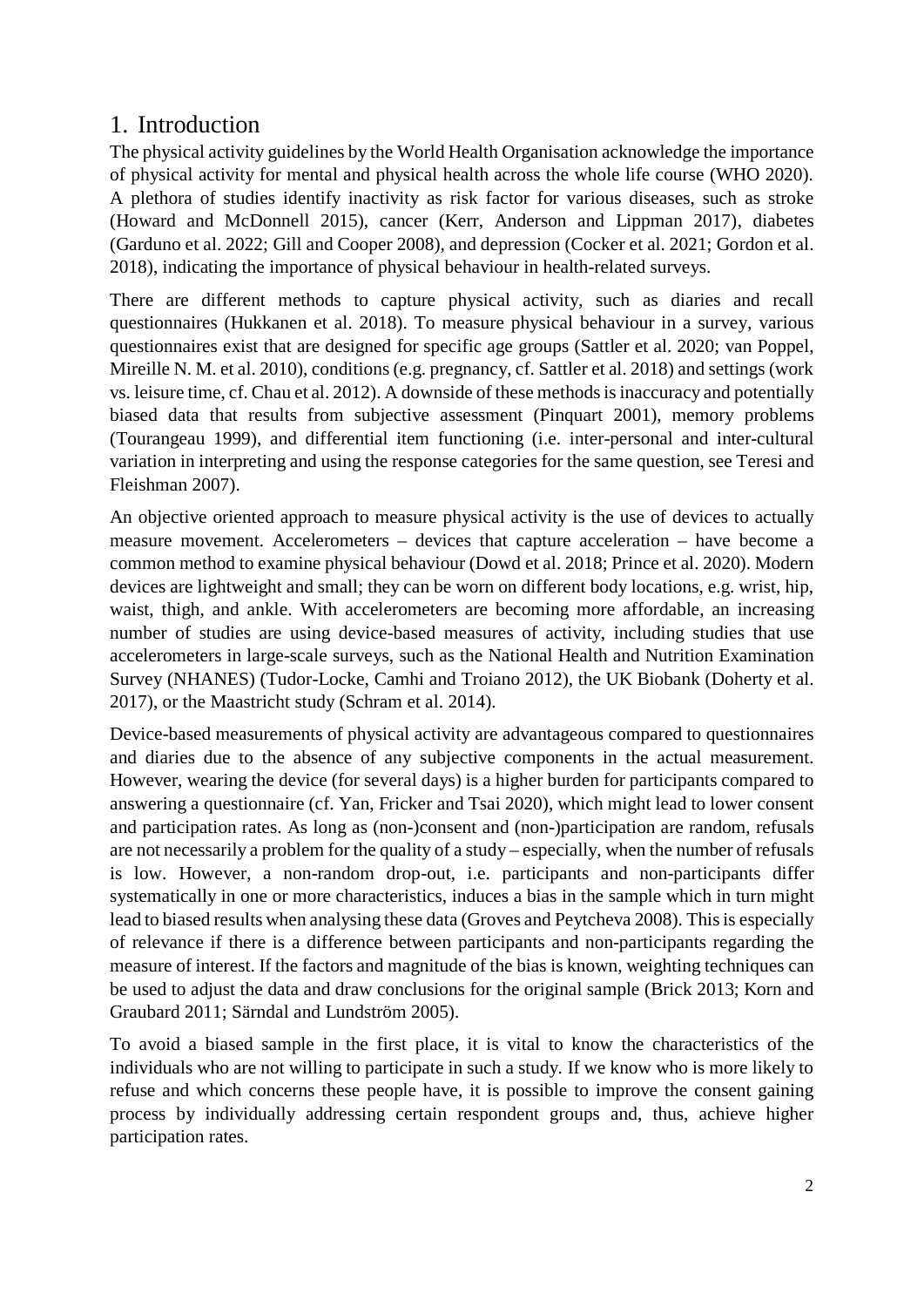There are several studies that addressed different aspects in accelerometer measurements: consent, participation and compliance (i.e. wearing the device as long as requested). Not only the focus of those papers varied, but also the sampling processes, the targeted age groups, and the positions where the accelerometers were worn. Some studies on consent and compliance for accelerometer measurement of children and adolescents are available (Audrey et al. 2013; Rich et al. 2013). It seems plausible that the characteristics or factors determining the consent of children differ greatly from those of adults, as parents have to agree as well. Factors that were associated with compliance are the social status, income and origin of the parents (Rich et al. 2013).

Moreover, studies found various respondent characteristics that were positively correlated with participation in accelerometer measurement (hip/waist) in adults, such as better health (Weymar et al. 2015), higher activity (Evenson et al. 2015; Inoue et al. 2010), being married or having a partner, higher household income, and no difficulties in climbing stairs (Evenson et al. 2015). Higher compliance in wearing the device on the hip or waist was observed for participants who are older (Evenson et al. 2015; Lee, Macfarlane and Lam 2013; Roth and Mindell 2013), nonsmokers(Lee et al. 2013; Loprinzi et al. 2013), have a lower BMI (Evenson et al. 2015; Loprinzi et al. 2013), report lower sitting time (Evenson et al. 2015), and better health (Lee et al. 2013). Only one study did not find any difference between participating and refusing adults (Roth and Mindell 2013).

Despite different wearing positions – wrist, waist, or thigh – there is great consistency in the studies that focused on participation and compliance in older adults: People who are more physically active are more likely to participate in accelerometer measurements and comply with the protocol (Harris et al. 2008; Hassani et al. 2014; Loprinzi et al. 2013; Rosenberg et al. 2020). In addition, higher education level and higher household income has been found to be positively correlated with consenting to participation (Howard et al. 2015). Hassani et al. (2014) and Rosenberg et al. (2020) found that older adults with better health are more likely to consent to accelerometer measurements. Harris et al. (2008) reported a higher participation for older persons with more health problems when recruiting participants through primary care.

When asking panel respondents of an online survey for hypothetical participation in different additional tasks, Revilla, Couper and Ochoa (2019) found that commitment to the survey (those who liked answering the questions and those who responded more often to the panel study before) were positively correlated with willingness to participate in these tasks. Also, those who answered the question on income (which can be seen as indicator for trust, willingness to disclose, and less privacy concerns) show higher willingness for participation (Revilla et al. 2019). A study on mobile data collections shows that privacy concerns matter for the willingness to participate (Wenz, Jäckle and Couper 2019). Despite this evidence, privacy concerns and commitment to the study were not yet considered in analyses of consent to accelerometer studies.

Additional factors that might be of importance are the respondents' personality traits, especially attitudes towards new experiences (Cheng, Zamarro and Orriens 2020) as well as the interviewers' experience (Blom and Korbmacher 2013; Jäckle et al. 2013). Also, the respondents' attitudes, skills, and knowledge on information technology might influence the decision on consent (Struminskaya et al. 2020).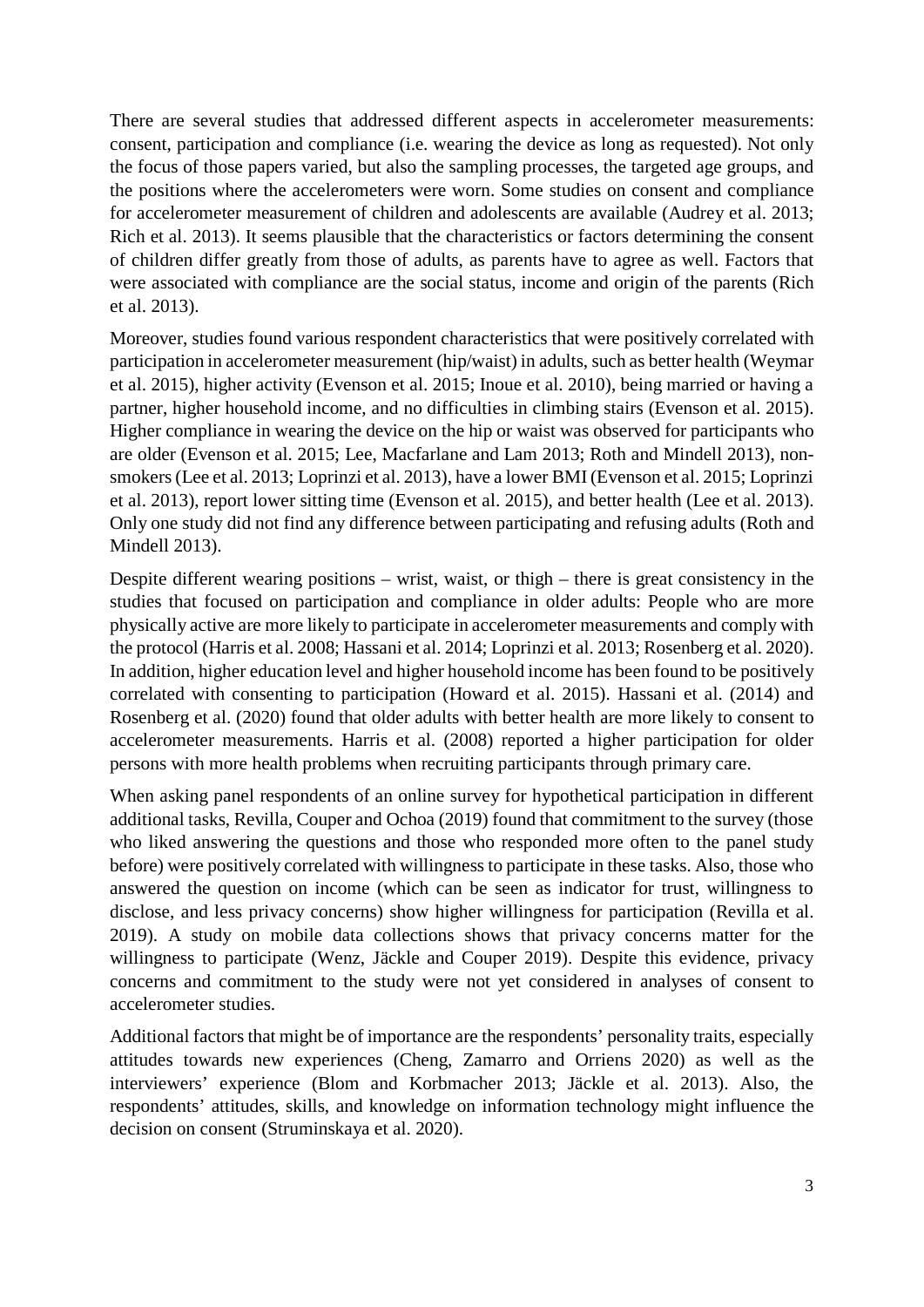Against this background, we describe the consent gaining process in the SHARE accelerometer study and investigate which individual characteristics of the respondents are correlated to consent. By this we can identify potentially underlying pathways of selective non-consent and thus provide valuable information on how to improve the data collection process of devicebased physical activity in cross-national surveys. According to the mentioned literature above, we expect higher probability to consent for respondents who are younger, better educated, more open-minded, more familiar with information technology, have no/less privacy concerns, have a higher willingness to provide information for the survey in general, are physically more active, have no limitations in mobility, better cognitive functions, better health, and are financially better off. Compared to previous studies that look only at respondent's characteristics, we additionally investigate the correlation of consent to characteristics of the interviewer and the interview (situation). In this respect, we expect higher consent rates for respondents who are more committed to the study and with more experienced interviewers. Further, we expect a higher probability to consent with respect to respondents who are more committed to the survey in general and thus participated more often in previous waves, are easier to reach and did not experienced the main survey before as very burdensome. Concerning the interviewer, we expect higher consent probability when the interview was conducted by more experienced interviewer.

In a second step, we test if results of the accelerometer measurement are biased due to possible selection processes by generating and applying inverse probability weights. This allows to evaluate how severe selective non-response is in our sample and whether additional weighting factors, adjusting for a potential confounding, are needed to draw reliable conclusion based on objectively measured physical activity.

## 2. The SHARE accelerometer study

The Survey of Health, Ageing and Retirement in Europe (SHARE) is a panel study that collects data on the financial, social and health-related situation of the population aged 50 years and older in 28 European countries and Israel (Börsch-Supan et al. 2013). In the eighth wave of SHARE, additional measurements of physical activity using accelerometers were conducted in a sub-sample of respondents in ten countries: Denmark, Sweden, Italy, Spain, Czech Republic, Poland, Slovenia, Belgium, France and Germany (see also Scherpenzeel et al. 2021b). The SHARE accelerometer study used the Axivity AX3 (Axivity Ltd, Newcastle upon Tyne, United Kingdom), a small and lightweight triaxial accelerometer, worn at the thigh. Since the device is waterproof, it does not need to be removed for showering or swimming, making it suitable for long periods of wear.

During the regular SHARE face-to-face interviews, a sub-sample of respondents were asked for consent to participate in the accelerometer study (Scherpenzeel et al. 2021a). In case of a refusal, interviewers asked the respective participants about the reason without providing response options. Interviewers categorised the respondents' open answers into one of the following refusal options: "too complicated or too burdensome", "violation of privacy", "too old", "not active enough", "allergy or skin sensitivity", "work or hobby", "absence", and "other reasons". The categories were developed based on the answers of respondents in the pre-test of the study. Depending on the reason given, further information was provided by the interviewer to clarify any possible misunderstandings and concerns. To harmonise this proceeding, the interviewers were given a pre-formulated text, integrated in the CAPI instrument, which aimed to attenuate the respondent's concern. Afterwards, the participants were given the opportunity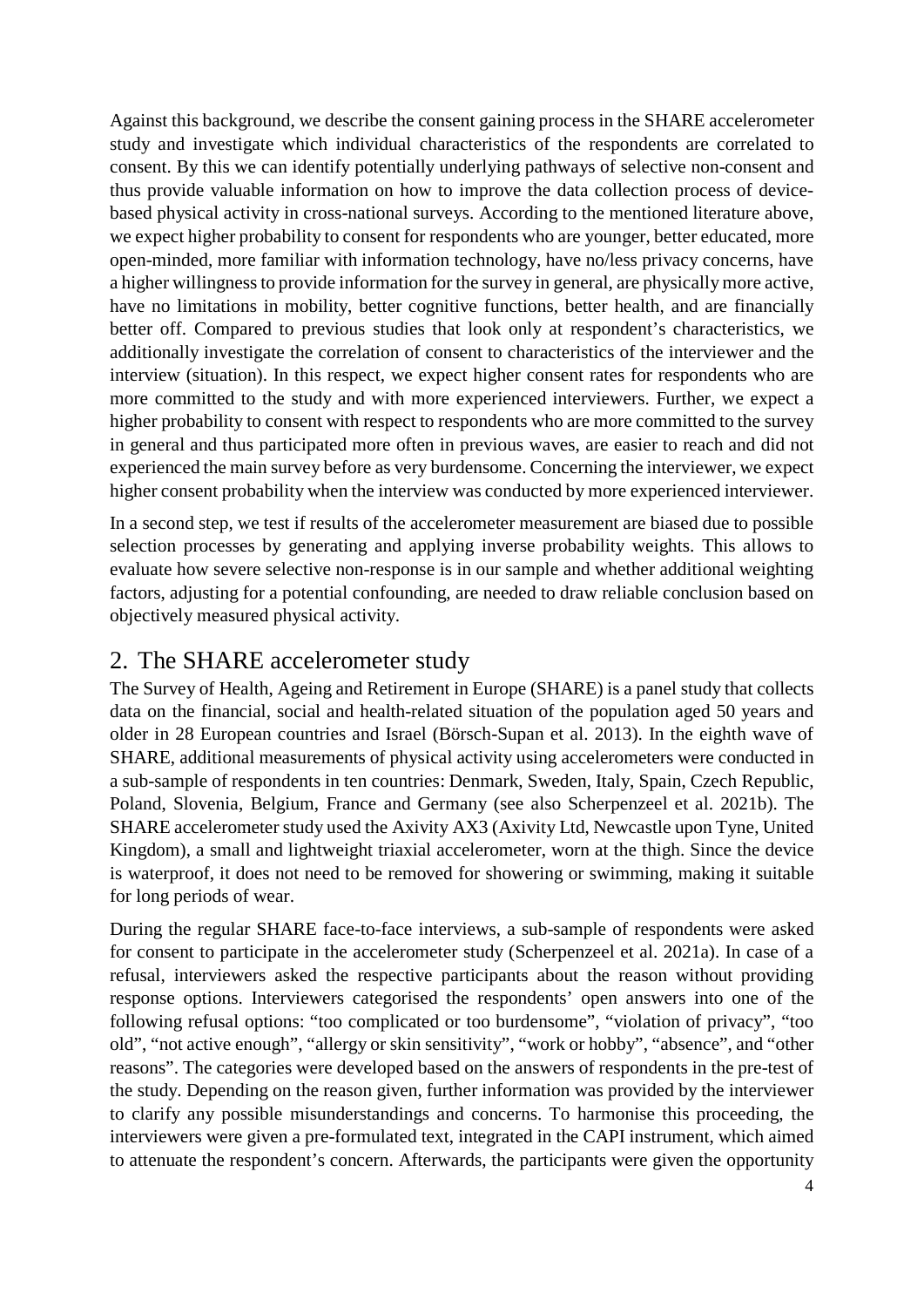to change their decision and give their consent after all. Forty-five out of 1,446 respondents (3.1 percent) consented when asked for the second time. The consent gaining process is shown in [Figure 1.](#page-6-0)



<span id="page-6-0"></span>*Figure 1: Consent and reasons for non-consent*

Source: SHARE Wave 8 Release 1.0.0. N= 4,330.

Participants who had given consent and were selected to participate<sup>[1](#page-6-1)</sup> received everything necessary to perform the measurement, including the accelerometer itself, material for attaching the device to the body, instructions on how to use the device as well as a stamped envelope for return to the agency by mail. The device was fully configured in advance by the relevant agency, so that participants only had to attach it to their thigh after receiving it, using the attachment material provided. Participants should wear the device for eight consecutive days (day and night), fill in their wearing time on an attached form, and then return it to the survey agency (for further information, see Scherpenzeel et al. 2021b).

## 3. Data and methods

The analyses to investigate determinants of consent and potential bias in the accelerometer measurements were based on data from SHARE Wave 8 release 1.0.0 (Börsch-Supan 2021b) with some supplementary information from earlier SHARE waves (Börsch-Supan 2020a; 2020b; 2020c; 2020d; 2020e; 2020f; 2020g). Additional information on the interviewers and interview situation are retrieved from internal SHARE data (Börsch-Supan 2021a).

<span id="page-6-1"></span> $<sup>1</sup>$  After consent, there was another random sampling procedure. Due to limited funding and availability of devices</sup> as well as intended spreading of the fieldwork over the whole fieldwork period (originally planned until June 2020), not all consenting respondents got the chance to participate. For more details see Scherpenzeel et al. (2021b).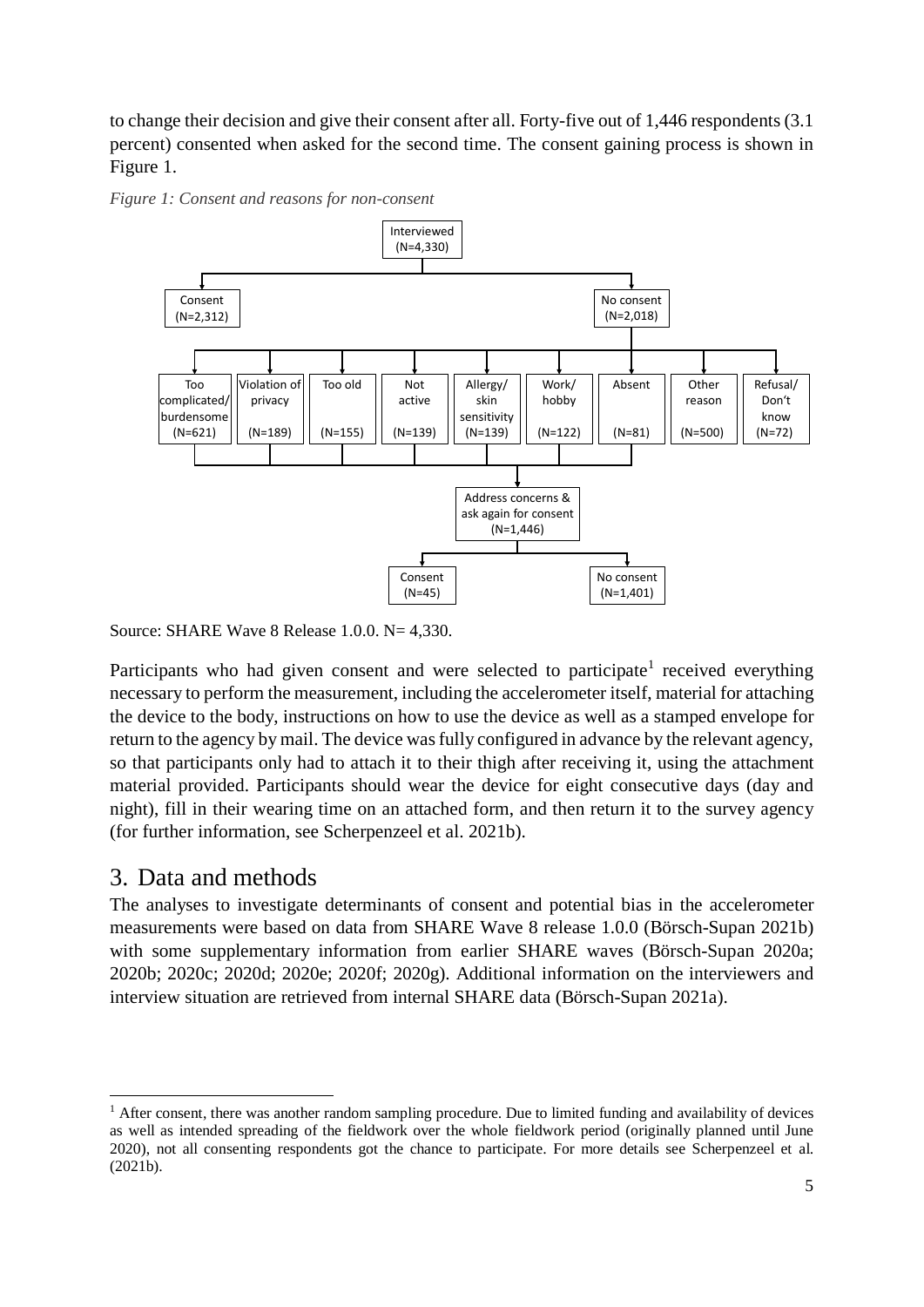#### 3.1. Dependent Variables

In the following, we based our analyses on two different dependent variables. In a first step, we used the information on consent, which is based on two related questions on the willingness to participate in the accelerometer study (both, immediate consent and consent after clarifying concerns). In a second step, we investigated the average acceleration over the entire accelerometer measurement to test whether substantial analyses are biased. Therefore, we use the Euclidean norm minus one (ENMO) (van Hees et al. 2013), generated with GGIR (Migueles et al. 2019), as available in the SHARE wave 8 release 1.0.0.

#### 3.2.Covariates

#### *Demography & socio-economic status*

Socio-demographic and socio-economic information of respondents include gender, age, education (categorised into "low" (no or primary education), "medium" (secondary education), and "high" (tertiary education) based on the International Standard Classification of Education 1997; ISCED-97), subjective financial situation ("make ends meet" of household ranging from 1 "with great difficulty" to 4 "easily"), working status (working: yes/no), and country of residence. Furthermore, the migration background is measured by the information if the respondent was born in the country of interview or abroad.

#### *Self-reported activity*

Self-reported frequency of vigorous and moderate physical activities is included as continuous variable with values ranging from 1 ("hardly ever or never") to 4 ("more than once a week").

#### *Health & cognition*

As a measure for cognitive abilities we use the memory test that is conducted during the SHARE interview. In this test the interviewer reads out ten words and respondents should repeat these words twice, immediately and a few minutes later. As measure for memory performance, we calculate the mean of both tests with values ranging from 0 to 10 (Fawaz and Mira 2020).

Information on respondents' general health status is obtained by self-reports on a reversed scale from 1 ("poor") to 5 ("excellent"). Another health indicator is based on the dichotomised question "are you troubled with pain?". Respondents are considered as limited in mobility if they mention difficulties in one or more out of a list of ten activities<sup>[2](#page-7-0)</sup>. Body weight is considered with an indicator for overweight, i.e. body mass index (BMI) equal or greater than 25.

#### *Living conditions*

Respondents' living conditions are considered by the household composition – household size and an indicator for living with a partner in the same household – and whether the respondent lives in an urban or rural area.

<span id="page-7-0"></span><sup>&</sup>lt;sup>2</sup> walking 100 metres; sitting for about two hours; getting up from a chair after sitting for long periods; climbing several flights of stairs without resting; climbing one flight of stairs without resting; stooping, kneeling, or crouching; reaching or extending your arms above shoulder level; pulling or pushing large objects like a living room chair; lifting or carrying weights over 10 pounds/5 kilos, like a heavy bag of groceries; picking up a small coin from a table.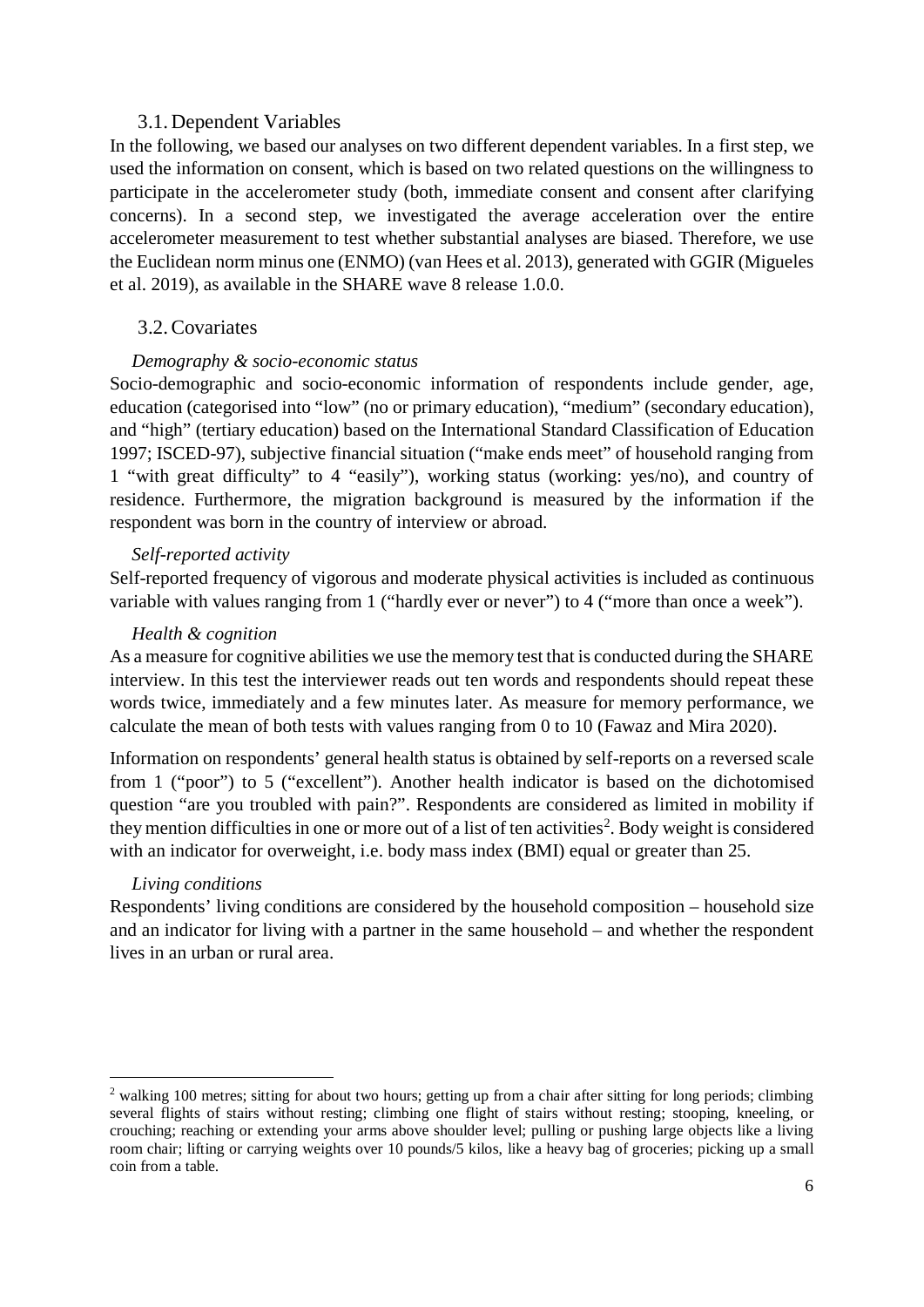#### *Other respondent characteristics*

Each of the "big five" personality traits (extraversion, agreeableness, conscientiousness, neuroticism, openness; BFI-10; see Rammstedt 2007) is included in the analyses as single indicator with values ranging from 1 (low) to 5 (high) (Levinsky, Litwin and Lechner 2019; Rammstedt and John 2007). Further, respondents' quality of life is measured by the CASP-12 index that is consisting of four sub-scales (control, autonomy, self-realisation and pleasure) each assessed with three questions. Response options for each question are a four point Likert scale ("often", "sometimes", "rarely", "never") leading to an index ranging from 12 to 48 with higher scores indicating higher quality of life (von dem Knesebeck et al. 2005).

Computer skills – a proxy for knowledge and familiarity of information technology – is included as continuous variable with values ranging from 1 ("I never used a computer") to 6 ("excellent").

The overall willingness to answer questions during the SHARE interview assessed by the interviewer (dummy for "very good") is included in the analysis as a measure of general willingness to provide information. Further, a refusal in the question on household income is considered as a measure for privacy concerns.[3](#page-8-0)

#### *Interview situation*

We control for three further variables that were collected during the data collection process. First, the number of waves participated in SHARE before Wave 8 as a proxy for the commitment to the study. Second, the number of recorded contact attempts between the interviewer and the household of the respondent prior to the interview which is a proxy for how easy to reach a respondent is. Third, the duration of the interview (in minutes; quadratic term) until the question on accelerometer consent as a measure of interview burden.

#### *Interviewer characteristics*

Finally, we included available characteristics of the interviewer who conducted the interview and asked for consent to the accelerometer study. Age, gender, and experience – number of SHARE waves as well as years of experience with CAPI interviews in general (capped at 10 years) – are considered.

#### 3.3. Methods

A multivariate logit regression is used to investigate the determinants for consent in the first step, taking into account possible correlations between the different predictors described above. To further test whether the accelerometer measurements are biased because of a non-random selection into consent and participation, we then compare linear OLS regression models (using ENMO (Euclidean norm minus one) as dependent variable) with and without inverse probability weights based on different sets of predictors. By this, we can clarify how severe a possible bias in the mean levels of physical activity is and whether such a confounding might be reduced by applying weights. All independent variables are standardised for these analyses to allow a better comparison of coefficients.

<span id="page-8-0"></span><sup>&</sup>lt;sup>3</sup> Household income is asked only once per household. In case the respondent who was eligible for accelerometer measurement was not the so-called "household respondent", the information of the partner was assigned to the household and used in the analysis.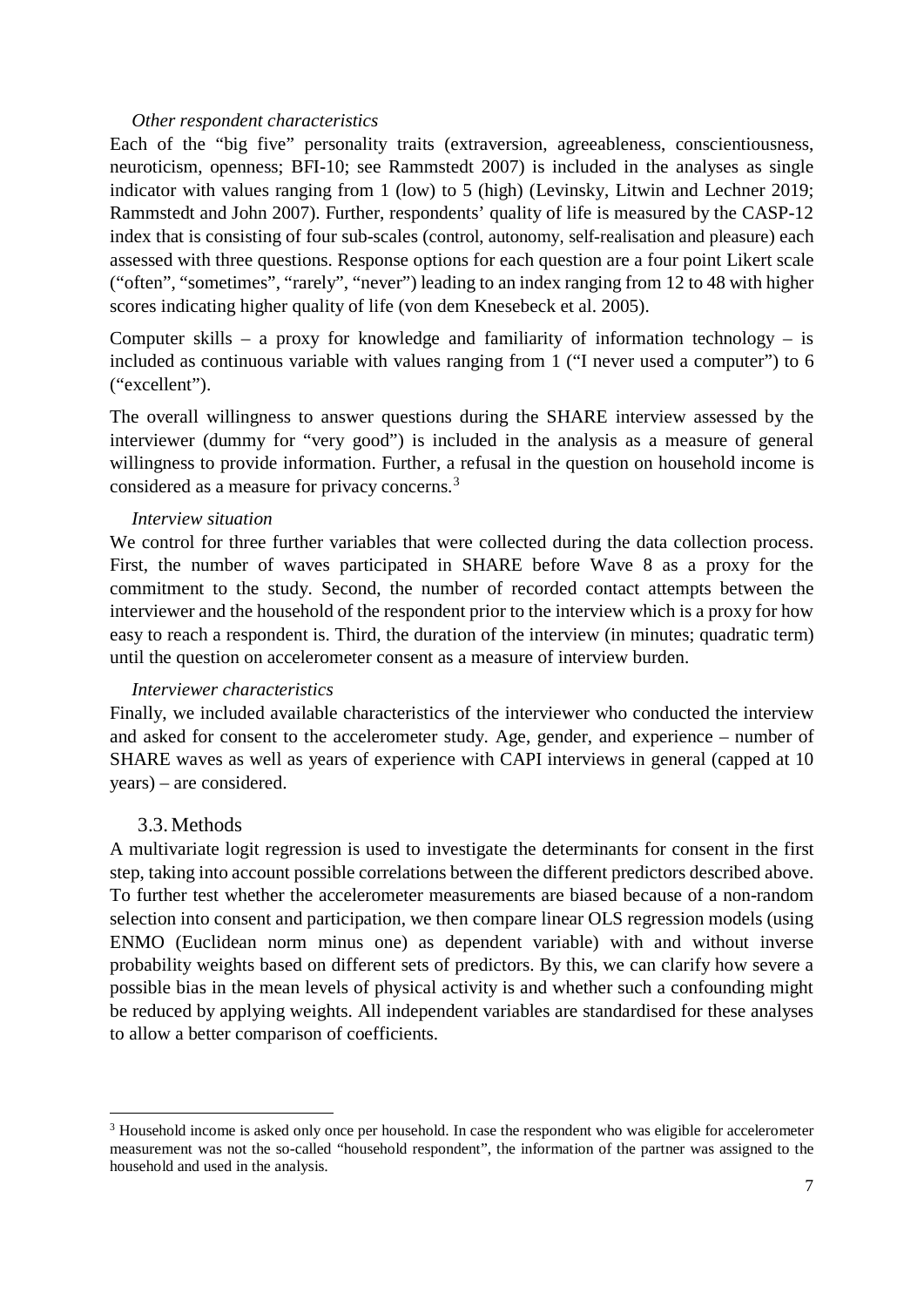#### 3.4. Sample

The initial sample of respondents who were asked for participation in the accelerometer study consists of 4,330 respondents. Total consent rate is 54.4 percent, with large deviations across countries, ranging from 33.7 percent in Czech Republic to 70.2 percent in Poland, as shown in [Figure 2.](#page-9-0) [Figure 1](#page-6-0) above depicts the frequencies of reasons mentioned for not participating in the accelerometer study. Most commonly it was mentioned that participation is too complicated or burdensome (N=621) as well as other reasons<sup>[4](#page-9-1)</sup> (N=500). In quite some cases respondent were fearing violation of privacy (N=189).

Missing values in one or more control variables emerge in 727 cases, resulting in a total of 3,603 cases (57.6% female, 57.2% consent) that are available to analyse factors associated with consent to participate in the SHARE accelerometer study. The sample description by consent is shown in [Table 1.](#page-10-0)



<span id="page-9-0"></span>*Figure 2: Consent rates by country*

Source: SHARE Wave 8 Release 1.0.0. N= 4,330. For detailed numbers see [Appendix 1.](#page-21-0)

<span id="page-9-1"></span><sup>&</sup>lt;sup>4</sup>, Other reasons" include health related concerns, general no interest in the study, refusals without any specific reason, as well as a whole variety of different reasons.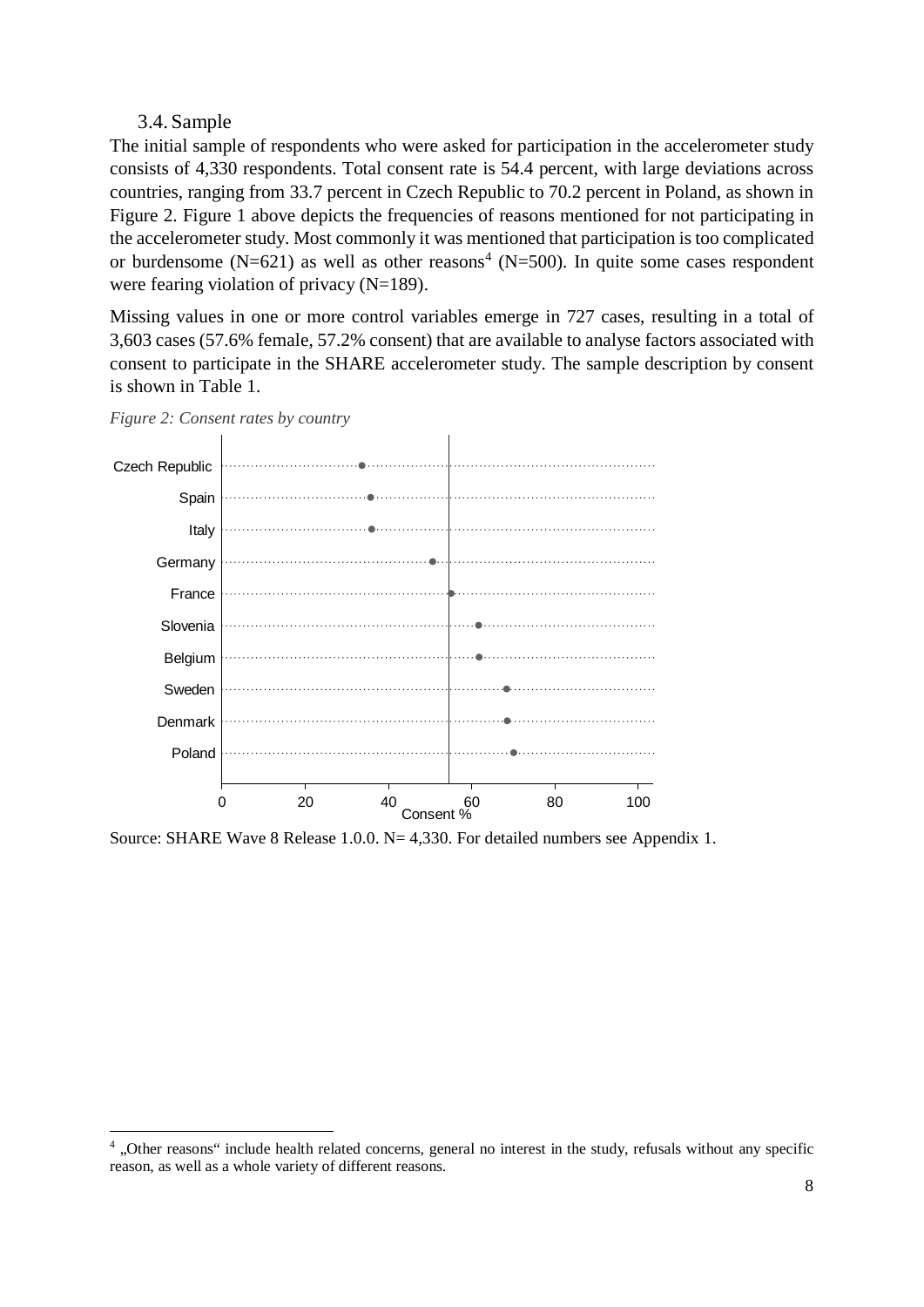## <span id="page-10-0"></span>*Table 1: Sample description*

|                            | Characteristics                       | Range    |      | Consent | N <sub>0</sub> |
|----------------------------|---------------------------------------|----------|------|---------|----------------|
|                            |                                       |          |      |         | Consent        |
| Demography & socio- Female |                                       |          | $\%$ | 57.48   | 57.81          |
| economic status            | Age (mean)                            | 50-99    | mean | 68.36   | 70.38          |
|                            | Low education                         |          | %    | 12.67   | 23.07          |
|                            | Medium education                      |          | $\%$ | 56.41   | 56.58          |
|                            | High education                        |          | $\%$ | 30.92   | 20.35          |
|                            | Making ends meet                      | $1 - 4$  | mean | 3.10    | 2.97           |
|                            | Working                               |          | $\%$ | 23.16   | 17.63          |
|                            | Born in country of interview          |          | %    | 93.64   | 93.32          |
| Self-reported activity     | Vigorous activities                   | $1 - 4$  | mean | 2.41    | 2.13           |
|                            | Moderate activities                   | $1 - 4$  | mean | 3.51    | 3.16           |
| Health & cognition         | Memory test                           | $0 - 10$ | mean | 4.96    | 4.42           |
|                            | Self-reported health                  | $1 - 5$  | mean | 3.00    | 2.76           |
|                            | Pain                                  |          | %    | 47.96   | 49.77          |
|                            | Limitations in mobility               |          | %    | 50.10   | 52.82          |
|                            | Overweight                            |          | $\%$ | 63.79   | 65.59          |
| Living conditions          | Partner in household                  |          | $\%$ | 74.13   | 70.58          |
|                            | Household size                        | $1 - 8$  | mean | 2.10    | 2.07           |
|                            | Urban area                            |          | $\%$ | 43.88   | 40.12          |
| Other respondent           | Personality traits: Extraversion      | $1-5$    | mean | 3.58    | 3.42           |
| characteristics            | Personality traits: Agreeableness     | $1 - 5$  | mean | 3.78    | 3.70           |
|                            | Personality traits: Conscientiousness | $1 - 5$  | mean | 4.17    | 4.07           |
|                            | Personality traits: Neuroticism       | $1 - 5$  | mean | 2.56    | 2.69           |
|                            | Personality traits: Openness          | $1 - 5$  | mean | 3.33    | 3.21           |
|                            | Quality of life: CASP                 | 12-48    | mean | 38.84   | 37.10          |
|                            | Computer skills                       | $1-6$    | mean | 3.21    | 2.72           |
|                            | Income refused                        |          | %    | 3.88    | 7.19           |
|                            | Very good willingness to answer       |          | %    | 82.57   | 65.39          |
| Interview situation        | Waves participation                   | $2 - 7$  | mean | 4.10    | 4.23           |
|                            | Contact attempts                      | $0 - 20$ | mean | 3.48    | 3.64           |
|                            | Length of interview (till consent     | $5 - 83$ | mean | 31.46   |                |
|                            | question)                             |          |      |         | 29.12          |
| Interviewer                | Age                                   | 22-85    | mean | 58.69   | 58.85          |
| characteristics            | Female                                |          | $\%$ | 63.59   | 68.11          |
|                            | <b>SHARE</b> participation (waves)    | $0 - 7$  | mean | 2.29    | 2.34           |
|                            | CAPI experience (years)               | $0 - 10$ | mean | 7.13    | 7.52           |
| Country                    | Germany                               |          | %    | 12.28   | 13.74          |
|                            | Sweden                                |          | %    | 15.00   | 8.36           |
|                            | Spain                                 |          | $\%$ | 4.90    | 11.08          |
|                            | Italy                                 |          | $\%$ | 5.73    | 12.70          |
|                            | France                                |          | $\%$ | 13.01   | 12.64          |
|                            | Denmark                               |          | $\%$ | 14.37   | 7.65           |
|                            | Belgium                               |          | $\%$ | 7.86    | 6.03           |
|                            | Czech Republic                        |          | $\%$ | 6.65    | 15.10          |
|                            | Poland                                |          | $\%$ | 8.25    | 3.63           |
|                            | Slovenia                              |          | $\%$ | 11.94   | 9.07           |
|                            | ${\bf N}$                             |          |      | 2060    | 1543           |

Source: SHARE Wave 8 Release 1.0.0. N=3,603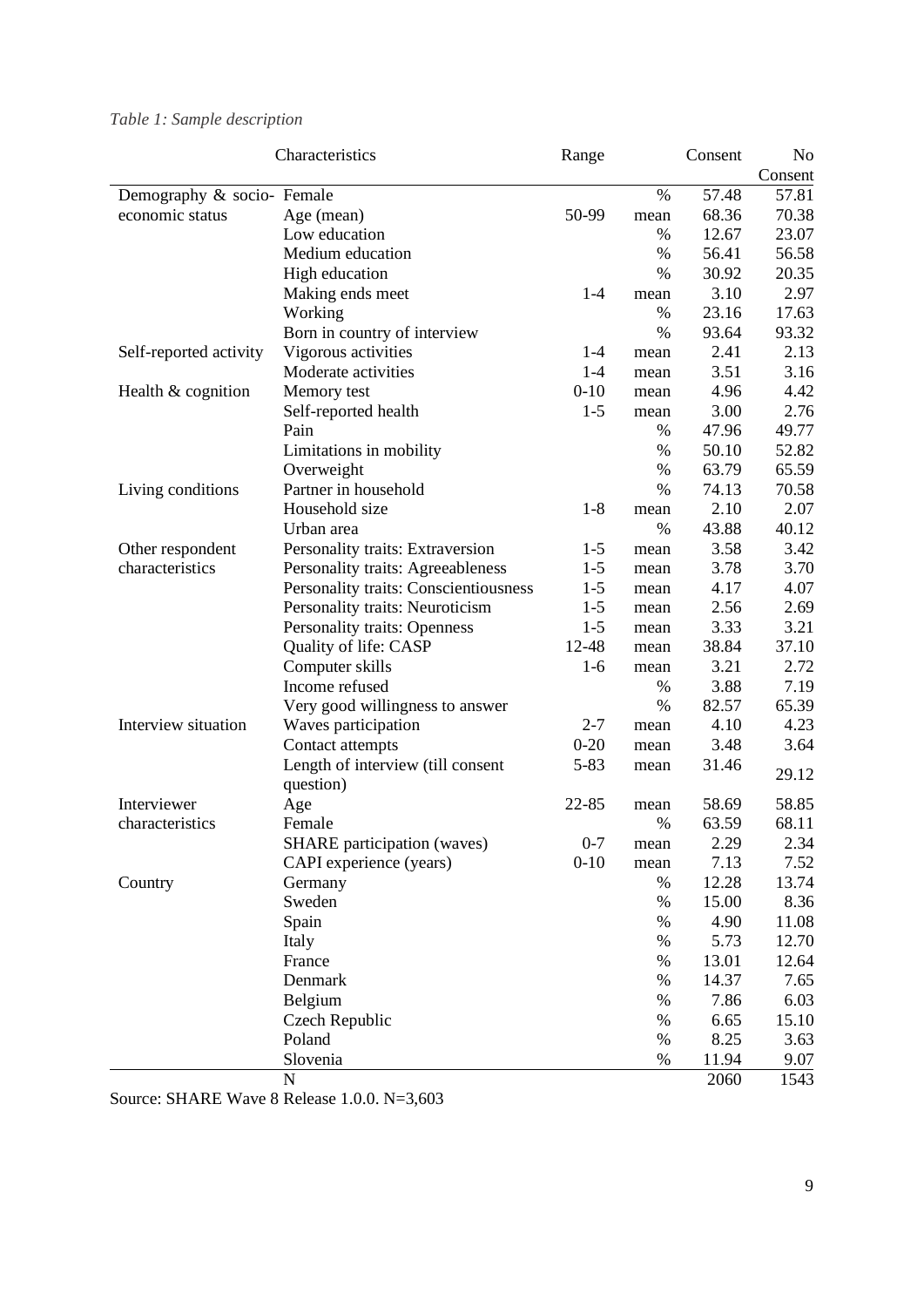## 4. Results

[Figure 3](#page-11-0) shows the coefficients of a logit regression model for all potential determinants of consent (the full model with all parameter estimates can be found in [Appendix 2\)](#page-22-0). It can be seen that older SHARE respondents are significantly less likely willing to consent to the accelerometer study. Additionally, respondents with higher self-reported frequency of moderate activities, better overall health, higher memory test score, and better computer skills have a higher probability to consent to the accelerometer study. In contrast, there is no difference in probability for consent between men and women, socio-economic factors, pain, limitations in mobility, body weight, personality traits, quality of life, migration status, and living conditions. Not surprisingly, respondents' willingness to give information in the survey positively correlates with their consent for the accelerometer study. Respondents who were less willing to answer questions in the SHARE interview in general as well as those who did not provide substantial information on the household income are more likely to refuse the participation in the accelerometer measurement.

<span id="page-11-0"></span>

Source: SHARE Wave 8 Release 1.0.0. N=3,603 Controls: Country of residence. Independent variables are standardised. Table in [Appendix 2](#page-22-0)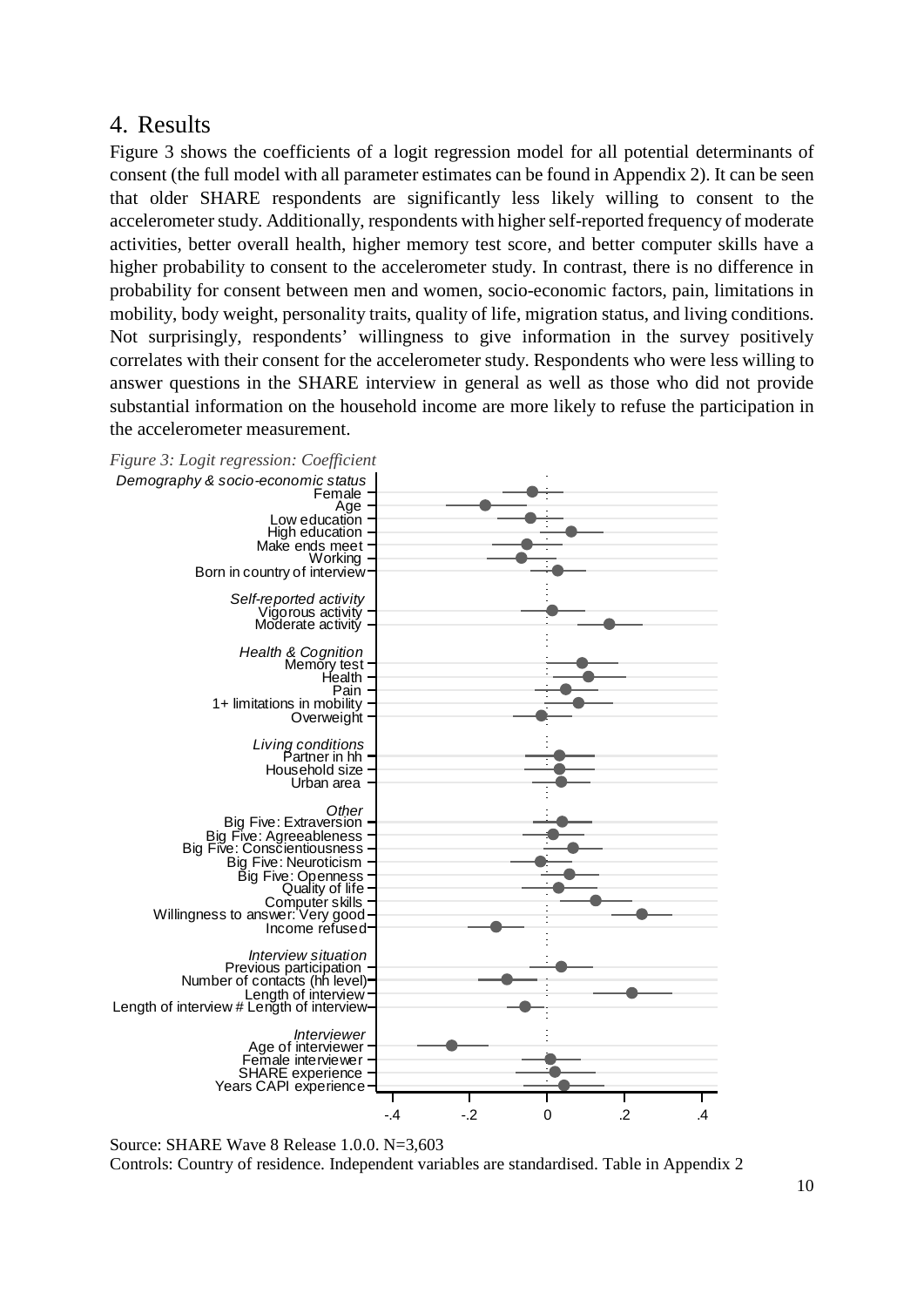Consent is more likely with less contact attempts and lower age of the interviewer. We see a reverse U-shaped correlation of duration of the interview and consent. There is no correlation of consent with the number of previous participations in SHARE. Further, the gender and the experience of the interviewer (independent of specific experiences with SHARE or a more general experience with CAPI surveys) are no relevant predictors of (non-)consent. When controlling for all mentioned covariates, the likelihood for consent still varies considerably from country to country. That is, differences between countries cannot be fully explained by respondents' and interviewers' characteristics or the interviewer situation (see [Appendix 2\)](#page-22-0). Overall, however, the adjusted pseudo  $R<sup>2</sup>$  of the full model accounts for about 11.2 percent (7.6) percent without country dummies), indicating a rather moderate selective non-consent.

Based on these findings, we investigated in a second step to what extent substantive analyses regarding mean levels of physical activity (measured as Euclidean norm minus one, ENMO) are biased and whether a potential confounding can be adjusted by additional weighting factors to draw reliable conclusions. In this respect, we created survey weights using the inverse inclusion probability of a probit model with different sets of predictors (see, e.g., Seaman and White 2013 for a detailed discussion on inverse probability weighting). By this, we can clarify whether basic socio-demographic characteristics are sufficient to remove confounding or whether more specific information on respondents and interviewers are necessary. By estimating the probability of consent to participate in the accelerometer study, the constructed weights can then be used in subsequent analyses to correct the mean levels of physical activity.

In [Figure 4,](#page-13-0) we examined the bias of the sample mean of physical activity (ENMO) due to selective non-consent. The first estimate represents the unweighted sample mean that is used as reference. Because we standardised the level of ENMO, this resulted in a mean of zero and a standard deviation of one. In the next step, we applied weights based on different sets of predictors. First, socio-demographics (gender, age, socio-economic status) and country dummies were included which, however, did not result in a significant difference (-.024, p=.509). We then included further respondent characteristics and finally interview situation as well as interviewer variables. Applying these weights resulted in a respective lower mean level of ENMO. However, even after controlling for a broad range of relevant respondent and interviewer characteristics as well as the interviewer situation, the difference did not reach a significant level  $(-.040, p=.269)$ . These findings suggest that, without any weighting, respondents' physical activity is only slightly overestimated in our sample and substantial analyses are very likely not severely biased. In substantive terms, we would overestimate the mean level of ENMO by about 0.7m*g* (mean=28.05mg; SD=19.25m*g*), when not applying weights to account for selective non-consent.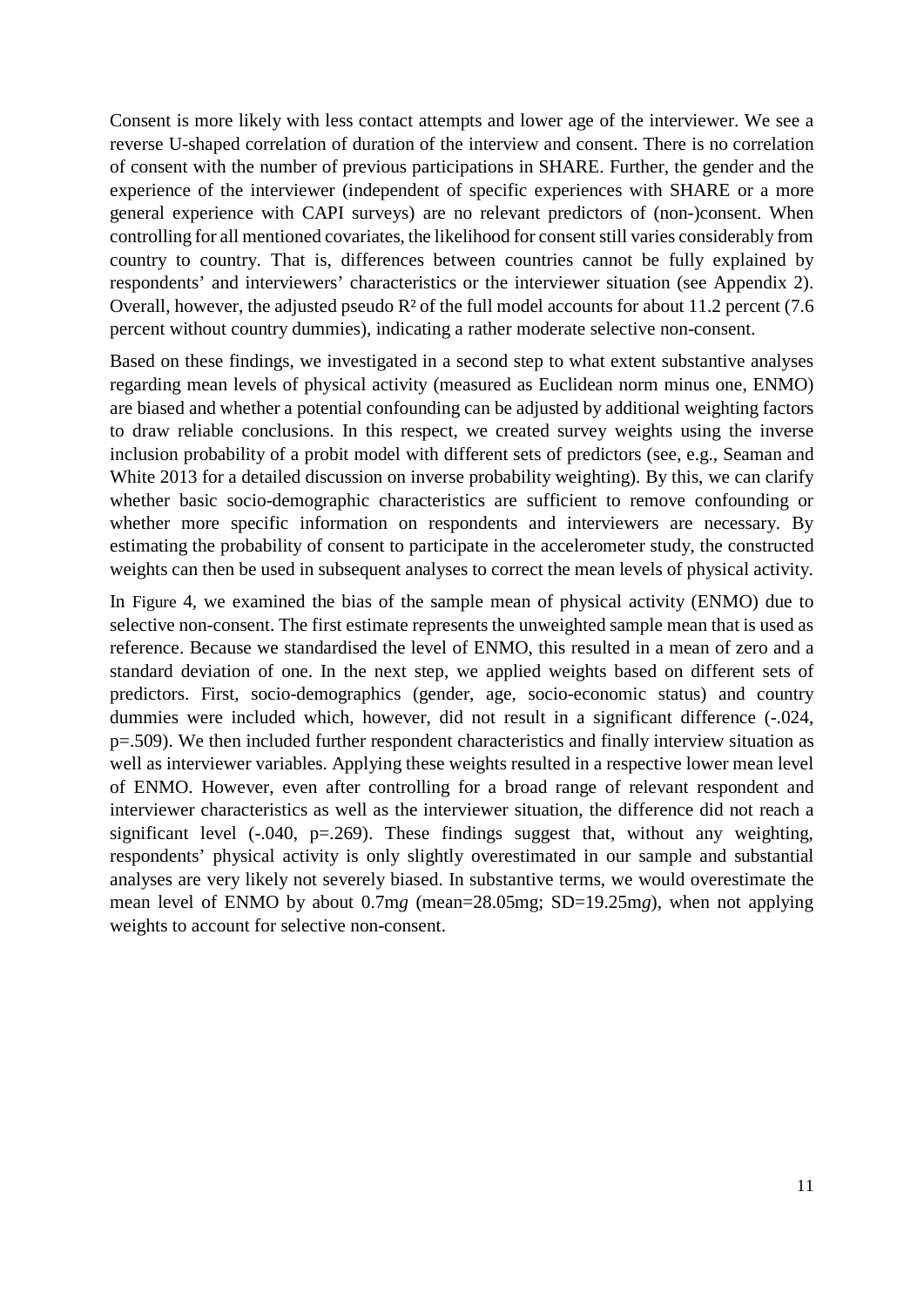

<span id="page-13-0"></span>*Figure 4: Sample mean and standard errors of physical activity (z-standardised), weighted for different predictor sets*

Source: SHARE Wave 8 Release 1.0.0. Independent variables are standardised. Full tables in [Appendix](#page-23-0)  [3.](#page-23-0)

## 5. Discussion

This paper presented an analysis that investigated determinants of consent in the SHARE accelerometer study that was conducted by means of thigh-worn accelerometers. Further analyses explored potential bias in the results of the accelerometer measurement due to systematical bias in (non-)consent. Our results confirmed a common finding from previous studies: people who are more active are more likely to consent and participate in device-based physical activity measurement (Harris et al. 2008; Hassani et al. 2014; Loprinzi et al. 2013; Rosenberg et al. 2020). Similar to Hassani et al. (2014) and Rosenberg et al. (2020) we see higher consent rates for more healthy people, measured by a general indicator of subjective health. In contrast, no correlation was found with more objective health problems such as overweight, pain, and limitations in mobility. Higher age is negatively correlated with the probability of giving consent. No differences in gender are found. Educational level and the subjective financial situation of respondents, which both were identified as predictors of consent in another accelerometer study in older adults (Howard et al. 2015), were not significantly correlated to consent in the SHARE respondents.

Our study considered some possible determinants of consent to accelerometer measurement that have not been investigated before, notably computer skills, household composition<sup>[5](#page-13-1)</sup>, personality traits, willingness to answer questions, and characteristics of the interviewer and interview situation. Personality traits, partner in household, as well as size of household did not

<span id="page-13-1"></span> <sup>5</sup> Rich et al. (2013) consider the number of children in the household as determinant for consent and participation in an accelerometer study on children.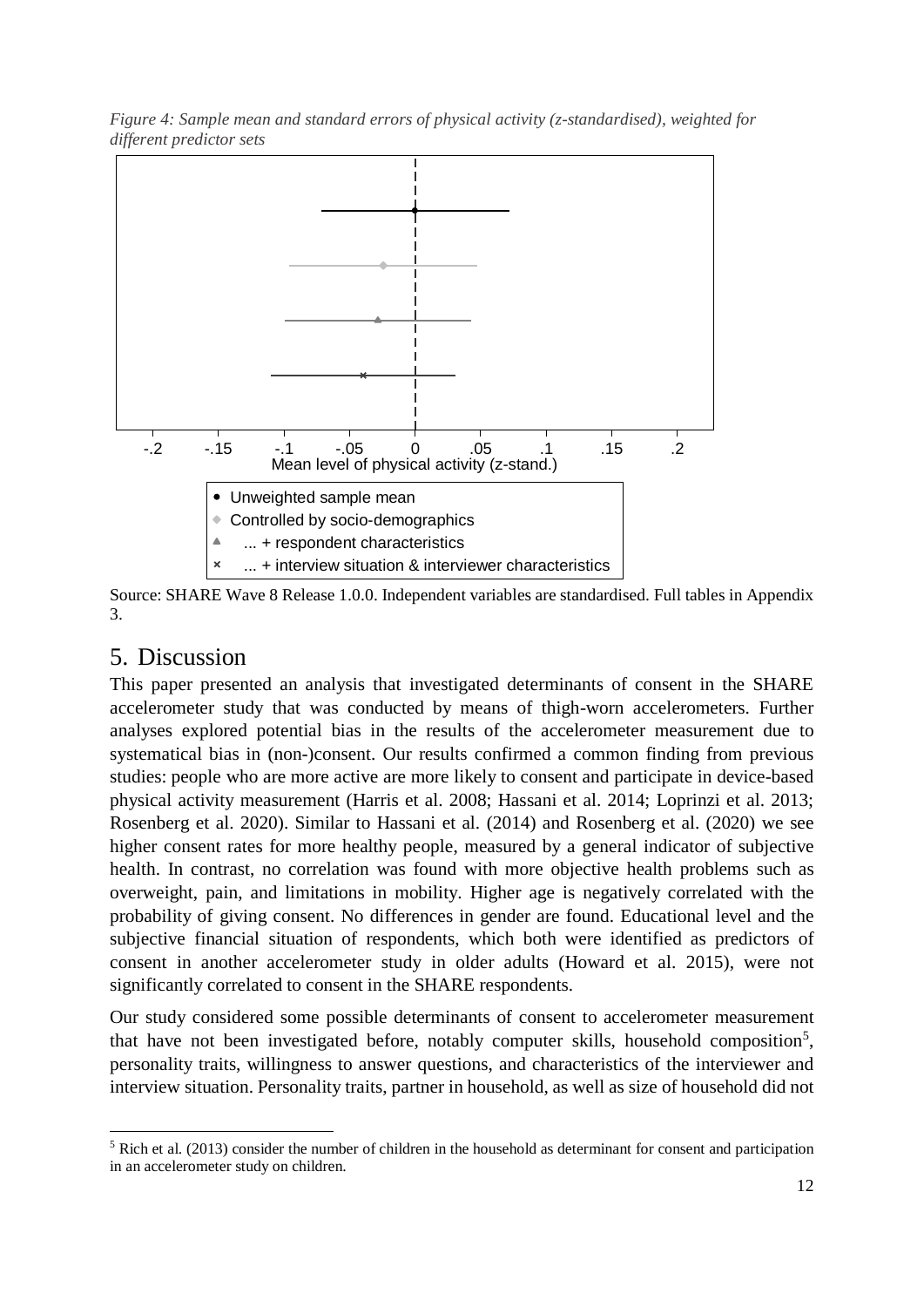show a significant correlation with consent, however, some other factors did. SHARE respondents with lower computer skills were more hesitant to consent to the accelerometer measurement. This might point to either a general scepticism towards technology, or it is a sign for lack of knowledge, e.g. regarding wearables such as fitness trackers, that cannot be eliminated by the interviewer. Reluctance linked to low IT skills might be an issue especially in studies on older populations – as in SHARE – compared to younger generations that tend to have better digital skills (Dodel 2021).

Both, general willingness to answer questions in the survey and willingness to provide substantial (and potentially sensitive) information on household income were positively correlated with consent. This is not surprising, as refusing a substantial answer to the income question can be considered as a proxy for privacy concerns which was a commonly mentioned reason for refusal in the accelerometer study. The correlation of consent with number of contact attempts was consistent with the overall willingness to answer questions: Persons who were more accessible, easier to reach and more keen to participate were more likely to consent. The length of the interview was associated with consent and followed an inverse U-shaped pattern, i.e. a short interview might be an indicator that the interviewer was in a rush and did not spend enough time, while, in turn, the respondent did not feel comfortable. However, a very long interview which may be considered as a burden, seem to discourage participants to consent to the additional burden of the accelerometer measurement. Against our expectation, older interviewers showed lower consent rates compared to younger ones and the experience of the interviewer – with interviews in general and SHARE in particular – was no predictor for consent. Further, as the number of previous participations in the SHARE survey was not related to the likelihood of consent, general commitment to the study seems not to be a relevant factor – at least when controlling for other relevant characteristics.

Based on these findings, there are two issues that might be addressed in order to increase consent rate in similar studies. First, we see that at least some respondents change their initial decision after receiving additional information tailored to their concerns. Although the rate of conversion is only about 3 percent, we still consider it a good strategy, especially as the additional effort is low. Second, the interviewer seem to have an impact on the decision of the respondent. However, according to our findings, not the experience matters, but the age. Younger interviewers showed higher consent rates than older ones, probably reflecting the fact that younger interviewers can be more convincing due to their own experiences with such technology (i.e. wearables) and/or thus are able to better explain the devices.

Although we found some significant correlations of respondents' and interviewers` characteristics that suggest a confounded sample of accelerometer participants, we did not see severely biased results in the measurement of physical activity. We generated weights based on the inverse probability to consent. When applying these weights, no significant difference in the mean acceleration (measured with ENMO) was found compared to the unweighted mean. This suggests that the selection into the accelerometer study does not have serious implications for the reliability of results when substantively analysing levels of physical activity based on the SHARE accelerometer data.

As other studies, our investigation has some limitations, too. The SHARE accelerometer study could not unfold its full potential due to the suspension of fieldwork after the outbreak of the COVID-19 pandemic, which resulted in a reduced sample size. However, there are still enough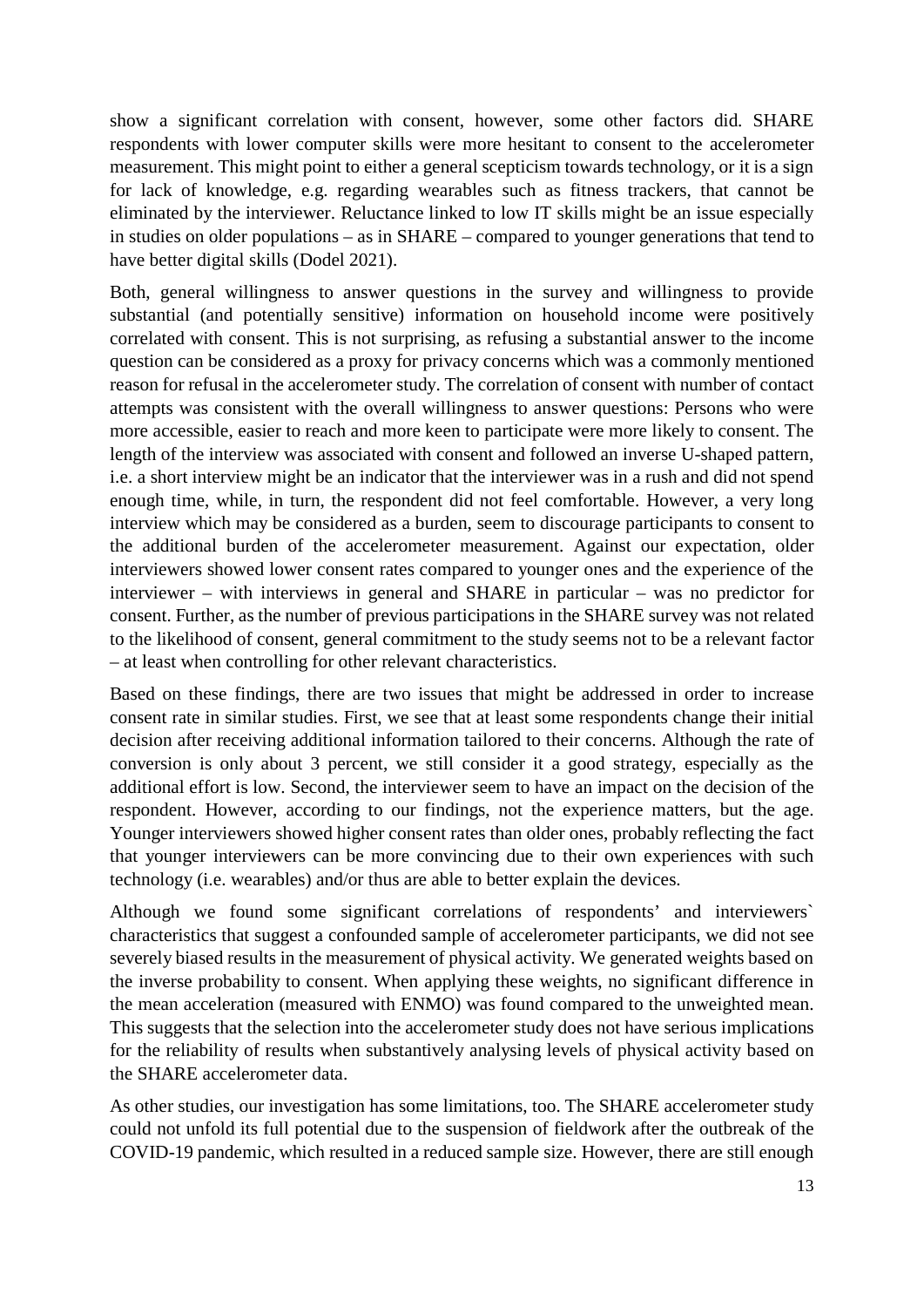cases to receive robust results on determinants of consent. Further shortcomings of this study are potential follow-up analyses to investigate specific aspects in more detail. First, we did not implement a matching of respondents and interviewers, e.g. in terms of age difference. SHARE follows the principle of keeping interviewer-respondent relations as much as possible for future waves as this might positively affect respondents' confidence, in particular with regard to older and/or (cognitively) impaired participants. For other (cross-sectional) studies, assigning the best matching interviewer to each participant might, however, be helpful to increase consent and participation rates (Bittmann 2020; Davis et al. 2010; Durrant and D'Arrigo 2014). Second, we did not investigate in detail all factors that may explain the differences in consent rates across countries, such as cultural norms or the national survey climate. Third, while our study presents an easy to implement way to get a more reliable estimate of accelerometer measurements by adjusting selective non-consent, a more elaborated weighting method, e.g. based on advanced selection models (e.g. Farbmacher 2021) might be more appropriate and should be the focus of future research.

### References

- Audrey, Suzanne, Sarah Bell, Rachael Hughes, and Rona Campbell. 2013. "Adolescent Perspectives on Wearing Accelerometers to Measure Physical Activity in Population-Based Trials." *European journal of public health* 23(3):475–80. doi:10.1093/eurpub/cks081.
- Bittmann, Felix. 2020. "The More Similar, the Better?" *Survey Research Methods* 14(3):301– 23. doi:10.18148/srm/2020.v14i3.7621.
- Blom, Annelies G., and Julie M. Korbmacher. 2013. "Measuring Interviewer Characteristics Pertinent to Social Surveys: A Conceptual Framework." *Survey Methods: Insights from the Field*. doi:10.13094/SMIF-2013-00001.
- Börsch-Supan, Axel, Martina Brandt, Christian Hunkler, Thorsten Kneip, Julie Korbmacher, Frederic Malter, Barbara Schaan, Stephanie Stuck, and Sabrina Zuber. 2013. "Data Resource Profile: the Survey of Health, Ageing and Retirement in Europe (SHARE)." *International journal of epidemiology* 42(4):992–1001. doi:10.1093/ije/dyt088.
- Börsch-Supan, Axel. 2020a. *Survey of Health, Ageing and Retirement in Europe (SHARE) Wave 1. Release Version 7.1.0. SHARE-ERIC. Data Set. Doi: 10.6103/SHARE.w1.710*.
- Börsch-Supan, Axel. 2020b. *Survey of Health, Ageing and Retirement in Europe (SHARE) Wave 2. Release Version 7.1.0. SHARE-ERIC. Data Set. Doi: 10.6103/SHARE.w2.710*.
- Börsch-Supan, Axel. 2020c. *Survey of Health, Ageing and Retirement in Europe (SHARE) Wave 3. Release Version 7.1.0. SHARE-ERIC. Data Set. Doi: 10.6103/SHARE.w3.710*.
- Börsch-Supan, Axel. 2020d. *Survey of Health, Ageing and Retirement in Europe (SHARE) Wave 4. Release Version 7.1.0. SHARE-ERIC. Data Set. Doi: 10.6103/SHARE.w4.710*.
- Börsch-Supan, Axel. 2020e. *Survey of Health, Ageing and Retirement in Europe (SHARE) Wave 5. Release Version 7.1.0. SHARE-ERIC. Data Set. Doi: 10.6103/SHARE.w5.710*.
- Börsch-Supan, Axel. 2020f. *Survey of Health, Ageing and Retirement in Europe (SHARE) Wave 6. Release Version 7.1.0. SHARE-ERIC. Data Set. Doi: 10.6103/SHARE.w6.710*.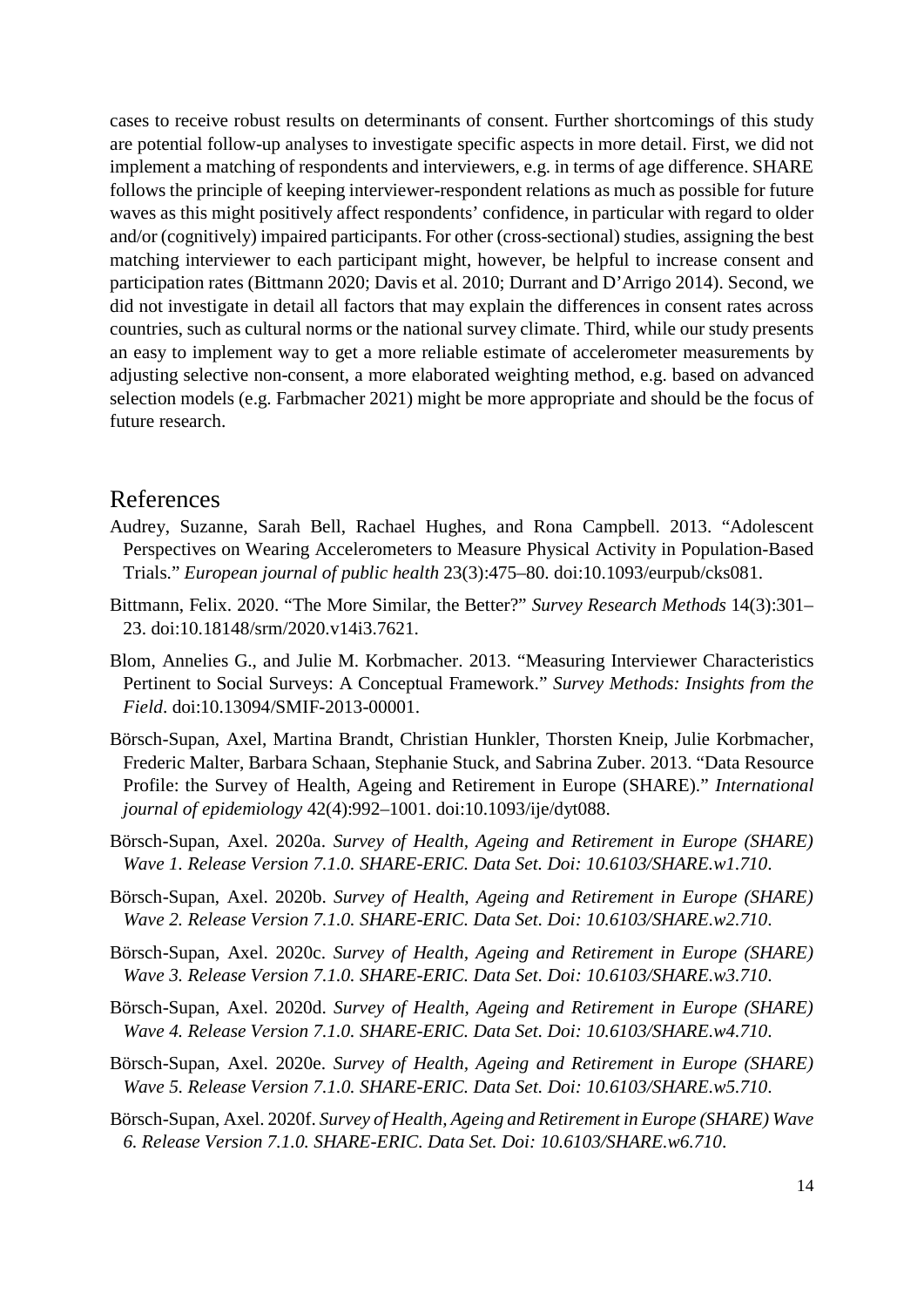- Börsch-Supan, Axel. 2020g. *Survey of Health, Ageing and Retirement in Europe (SHARE) Wave 7. Release Version 7.1.1. SHARE-ERIC. Data Set. Doi: 10.6103/SHARE.w7.711*.
- Börsch-Supan, Axel. 2021a. *Survey of Health, Ageing and Retirement in Europe (SHARE) Wave 8. Accelerometer fieldwork. Release version: 1.0.0. SHARE-ERIC. Internal data set.*
- Börsch-Supan, Axel. 2021b. *Survey of Health, Ageing and Retirement in Europe (SHARE) Wave 8. Release Version: 1.0.0. SHARE-ERIC. Data Set. Doi: 10.6103/SHARE.w8.100*.
- Brick, J. M. 2013. "Unit Nonresponse and Weighting Adjustments: A Critical Review." *Journal of Official Statistics* 29(3):329–53. doi:10.2478/jos-2013-0026.
- Chau, Josephine Y., Van Der Ploeg, Hidde P, Scott Dunn, John Kurko, and Adrian E. Bauman. 2012. "Validity of the Occupational Sitting and Physical Activity Questionnaire." *Medicine and science in sports and exercise* 44(1):118–25. doi:10.1249/MSS.0b013e3182251060.
- Cheng, Albert, Gema Zamarro, and Bart Orriens. 2020. "Personality as a Predictor of Unit Nonresponse in an Internet Panel." *Sociological Methods & Research* 49(3):672–98. doi:10.1177/0049124117747305.
- Cocker, Katrien de, Stuart J. H. Biddle, Megan J. Teychenne, and Jason A. Bennie. 2021. "Is All Activity Equal? Associations Between Different Domains of Physical Activity and Depressive Symptom Severity Among 261,121 European Adults." *Depression and anxiety*. doi:10.1002/da.23157.
- Davis, R. E., M. P. Couper, N. K. Janz, C. H. Caldwell, and K. Resnicow. 2010. "Interviewer Effects in Public Health Surveys." *Health education research* 25(1):14–26. doi:10.1093/her/cyp046.
- Dodel, Matías. 2021. "Socioeconomic Inequalities and Digital Skills.", in *The Oxford Handbook of Sociology and Digital Media,* edited by D. A. Rohlinger, S. Sobieraj, and M. Dodel: Oxford University Press.
- Doherty, Aiden, Dan Jackson, Nils Hammerla, Thomas Plötz, Patrick Olivier, Malcolm H. Granat, Tom White, Vincent T. van Hees, Michael I. Trenell, Christoper G. Owen, Stephen J. Preece, Rob Gillions, Simon Sheard, Tim Peakman, Soren Brage, and Nicholas J. Wareham. 2017. "Large Scale Population Assessment of Physical Activity Using Wrist Worn Accelerometers: the UK Biobank Study." *PloS one* 12(2):e0169649. doi:10.1371/journal.pone.0169649.
- Dowd, Kieran P., Robert Szeklicki, Marco A. Minetto, Marie H. Murphy, Angela Polito, Ezio Ghigo, Hidde van der Ploeg, Ulf Ekelund, Janusz Maciaszek, Rafal Stemplewski, Maciej Tomczak, and Alan E. Donnelly. 2018. "A systematic literature review of reviews on techniques for physical activity measurement in adults: a DEDIPAC study." *International Journal of Behavioral Nutrition and Physical Activity* 15(1):15. doi:10.1186/s12966-017- 0636-2.
- Durrant, Gabriele B., and Julia D'Arrigo. 2014. "Doorstep Interactions and Interviewer Effects on the Process Leading to Cooperation or Refusal." *Sociological Methods & Research* 43(3):490–518. doi:10.1177/0049124114521148.
- Evenson, Kelly R., Daniela Sotres-Alvarez, Y. U. Deng, Simon J. Marshall, Carmen R. Isasi, Dale W. Esliger, and Sonia Davis. 2015. "Accelerometer Adherence and Performance in a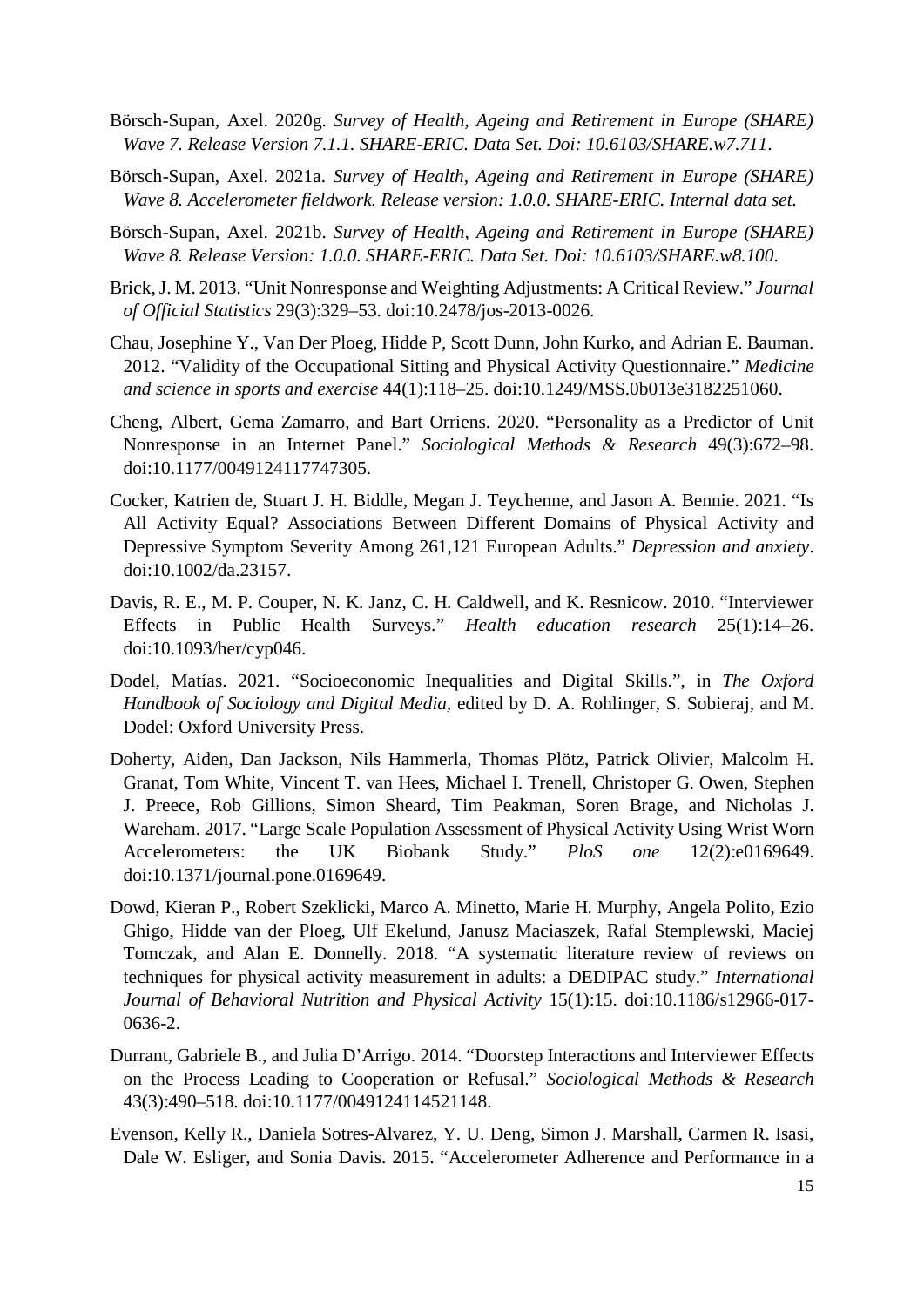Cohort Study of US Hispanic Adults." *Medicine and science in sports and exercise* 47(4):725–34. doi:10.1249/MSS.0000000000000478.

- Farbmacher, Helmut. 2021. "Selection Models with Data-Driven Exclusion Restrictions." *Unpublished manuscript*.
- Fawaz, Yarine, and Pedro Mira. 2020. *Social isolation, health dynamics, and mortality: Evidence across 21 Europe countries.* wp2020\_2003. CEMFI (https://ideas.repec.org/p/cmf/wpaper/wp2020\_2003.html).
- Garduno, Alexis C., Andrea Z. LaCroix, Michael J. LaMonte, David W. Dunstan, Kelly R. Evenson, Guangxing Wang, Chongzhi Di, Benjamin T. Schumacher, and John Bellettiere. 2022. "Associations of Daily Steps and Step Intensity with Incident Diabetes in a Prospective Cohort Study of Older Women: the OPACH Study." *Diabetes care* 45(2):339–47. doi:10.2337/dc21-1202.
- Gill, Jason M. R., and Ashley R. Cooper. 2008. "Physical Activity and Prevention of Type 2 Diabetes Mellitus." *Sports medicine (Auckland, N.Z.)* 38(10):807–24. doi:10.2165/00007256- 200838100-00002.
- Gordon, Brett R., Cillian P. McDowell, Mats Hallgren, Jacob D. Meyer, Mark Lyons, and Matthew P. Herring. 2018. "Association of Efficacy of Resistance Exercise Training with Depressive Symptoms: Meta-Analysis and Meta-Regression Analysis of Randomized Clinical Trials." *JAMA psychiatry* 75(6):566–76. doi:10.1001/jamapsychiatry.2018.0572.
- Groves, R. M., and E. Peytcheva. 2008. "The Impact of Nonresponse Rates on Nonresponse Bias: A Meta-Analysis." *Public Opinion Quarterly* 72(2):167–89. doi:10.1093/poq/nfn011.
- Harris, Tess J., Christina R. Victor, Iain M. Carey, Rika Adams, and Derek G. Cook. 2008. "Less Healthy, but More Active: Opposing Selection Biases When Recruiting Older People to a Physical Activity Study Through Primary Care." *BMC public health* 8:182. doi:10.1186/1471-2458-8-182.
- Hassani, Maliheh, Mika Kivimaki, Alexis Elbaz, Martin Shipley, Archana Singh-Manoux, and Séverine Sabia. 2014. "Non-Consent to a Wrist-Worn Accelerometer in Older Adults: the Role of Socio-Demographic, Behavioural and Health Factors." *PloS one* 9(10)e110816. doi:10.1371/journal.pone.0110816.
- Howard, Virginia J., J. D. Rhodes, Aleena Mosher, Brent Hutto, Margaret S. Stewart, Natalie Colabianchi, John E. Vena, Steven N. Blair, and Steven P. Hooker. 2015. "Obtaining Accelerometer Data in a National Cohort of Black and White Adults." *Medicine and science in sports and exercise* 47(7):1531–37. doi:10.1249/MSS.0000000000000549.
- Howard, Virginia J., and Michelle N. McDonnell. 2015. "Physical Activity in Primary Stroke Prevention: Just Do It!" *Stroke* 46(6):1735–39. doi:10.1161/STROKEAHA.115.006317.
- Hukkanen, Henna, Pauliina Husu, Harri Sievänen, Kari Tokola, Henri Vähä-Ypyä, Heli Valkeinen, Tomi Mäki-Opas, Jaana H. Suni, and Tommi Vasankari. 2018. "Aerobic Physical Activity Assessed with Accelerometer, Diary, Questionnaire, and Interview in a Finnish Population Sample." *Scandinavian journal of medicine & science in sports* 28(10):2196–206. doi:10.1111/sms.13244.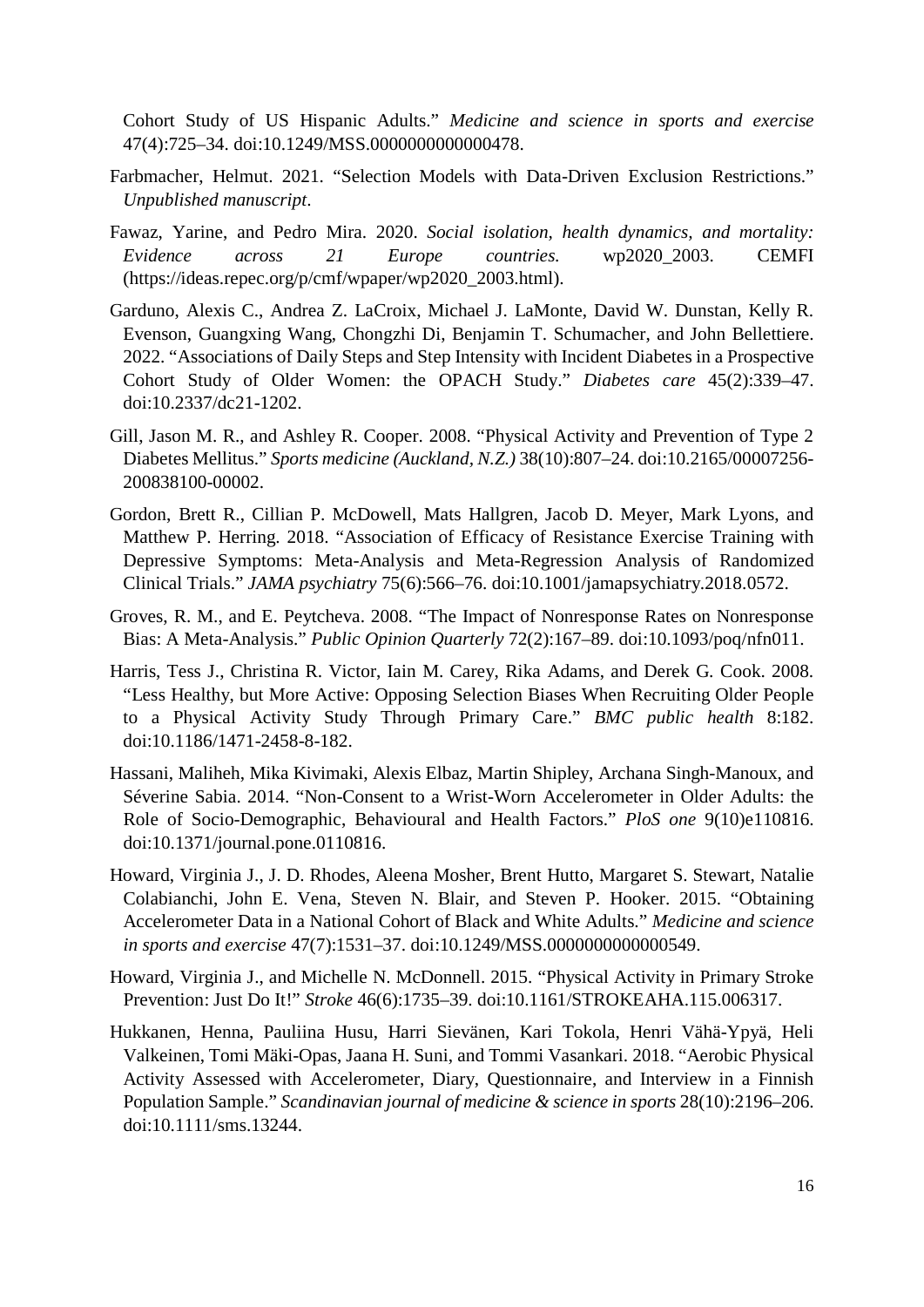- Inoue, Shigeru, Yumiko Ohya, Yuko Odagiri, Tomoko Takamiya, Masamitsu Kamada, Shinpei Okada, Catrine Tudor-Locke, and Teruichi Shimomitsu. 2010. "Characteristics of Accelerometry Respondents to a Mail-Based Surveillance Study." *Journal of epidemiology* 20(6):446–52. doi:10.2188/jea.JE20100062.
- Jäckle, Annette, Peter Lynn, Jennifer Sinibaldi, and Sarah Tipping. 2013. "The Effect of Interviewer Experience, Attitudes, Personality and Skills on Respondent Co-operation with Face-to-Face Surveys." *Survey Research Methods* 7(1):1–15.
- Kerr, Jacqueline, Cheryl Anderson, and Scott M. Lippman. 2017. "Physical activity, sedentary behaviour, diet, and cancer: An update and emerging new evidence." *The Lancet Oncology* 18(8):e457-e471. doi:10.1016/S1470-2045(17)30411-4.
- Korn, Edward L., and Barry I. Graubard. 2011. *Analysis of health surveys:* John Wiley & Sons.
- Lee, Paul H., Duncan J. Macfarlane, and T. H. Lam. 2013. "Factors Associated with Participant Compliance in Studies Using Accelerometers." *Gait & posture* 38(4):912–17. doi:10.1016/j.gaitpost.2013.04.018.
- Levinsky, Michael, Howard Litwin, and Clemens Lechner. 2019. "Personality traits: The Ten-Item Big Five Inventory (BFI-10)." Pp. 29–34, in *SHARE Wave 7 Methodology: Panel Innovations and Life Histories,* edited by M. Bergmann, A. Scherpenzeel, and A. Börsch-Supan. Munich.
- Loprinzi, Paul D., Bradley J. Cardinal, Carlos J. Crespo, Gary R. Brodowicz, Ross E. Andersen, and Ellen Smit. 2013. "Differences in Demographic, Behavioral, and Biological Variables Between Those With Valid and Invalid Accelerometry Data: Implications for Generalizability." *Journal of Physical Activity and Health* 10(1):79–84. doi:10.1123/jpah.10.1.79.
- Migueles, Jairo H., Alex V. Rowlands, Florian Huber, Séverine Sabia, and Vincent T. van Hees. 2019. "GGIR: A Research Community–Driven Open Source R Package for Generating Physical Activity and Sleep Outcomes From Multi-Day Raw Accelerometer Data." *Journal for the Measurement of Physical Behaviour* 2(3):188–96. doi:10.1123/jmpb.2018-0063.
- Pinquart, Martin. 2001. "Correlates of subjective health in older adults: A meta-analysis." *Psychology and Aging* 16(3):414–26. doi:10.1037/0882-7974.16.3.414.
- Prince, Stephanie A., Luca Cardilli, Jennifer L. Reed, Travis J. Saunders, Chris Kite, Kevin Douillette, Karine Fournier, and John P. Buckley. 2020. "A Comparison of Self-Reported and Device Measured Sedentary Behaviour in Adults: a Systematic Review and Meta-Analysis." *The international journal of behavioral nutrition and physical activity* 17(1):31. doi:10.1186/s12966-020-00938-3.
- Rammstedt, Beatrice, and Oliver P. John. 2007. "Measuring personality in one minute or less: A 10-item short version of the Big Five Inventory in English and German." *Journal of Research in Personality* 41(1):203–12. doi:10.1016/j.jrp.2006.02.001.
- Rammstedt, Beatrice. 2007. "The 10Item Big Five Inventory: Norm Values and Investigation of Sociodemographic Effects Based on a German Population Representative Sample." *European Journal of Psychological Assessment - EUR J PSYCHOL ASSESS* 23:193–201. doi:10.1027/1015-5759.23.3.193.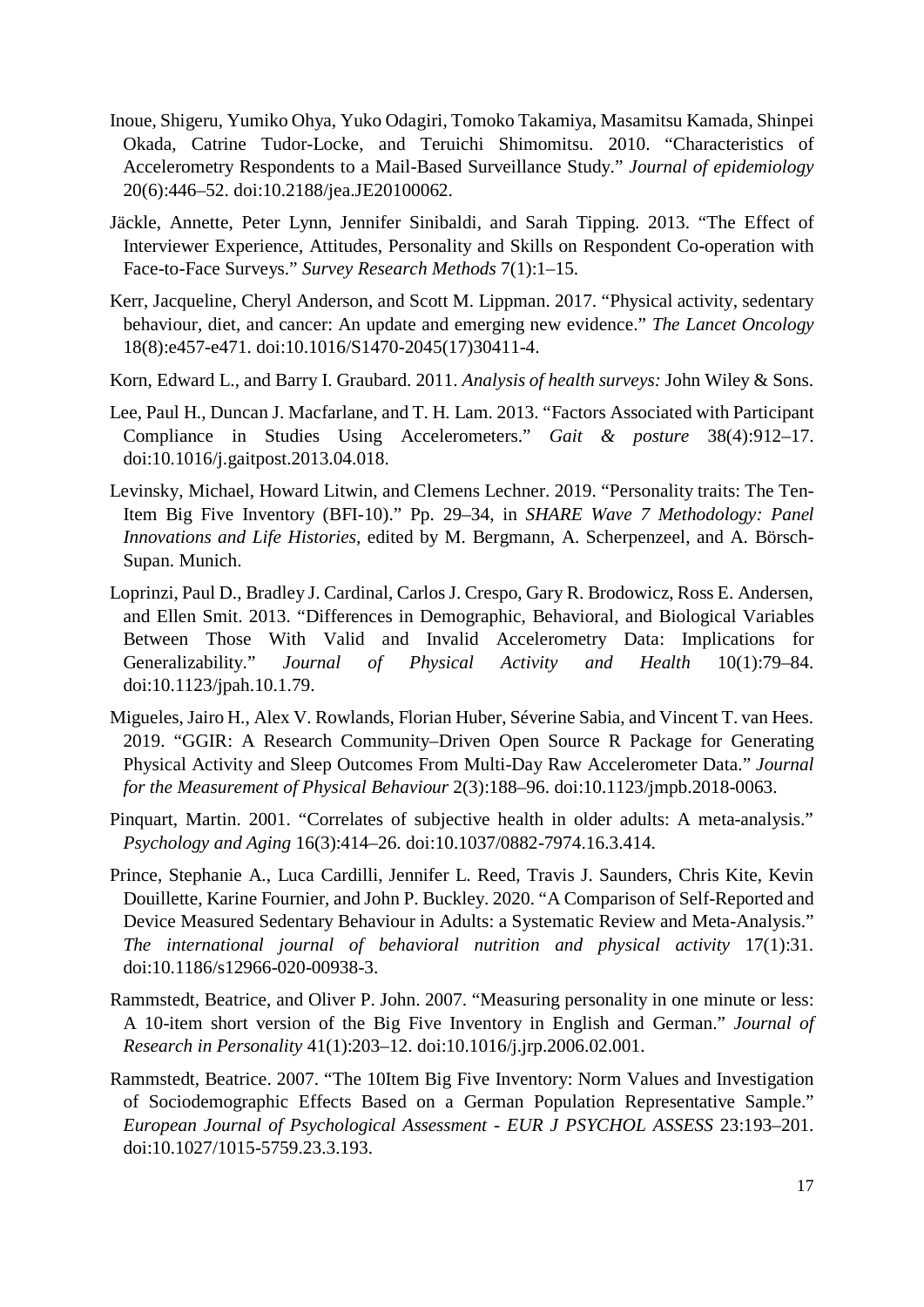- Revilla, Melanie, Mick P. Couper, and Carlos Ochoa. 2019. "Willingness of Online Panelists to Perform Additional Tasks." *methods, data, analyses* 13(2). doi:10.12758/mda.2018.01.
- Rich, Carly, Mario Cortina-Borja, Carol Dezateux, Marco Geraci, Francesco Sera, Lisa Calderwood, Heather Joshi, and Lucy J. Griffiths. 2013. "Predictors of Non-Response in a UK-Wide Cohort Study of Children's Accelerometer-Determined Physical Activity Using Postal Methods." *BMJ open* 3(3). doi:10.1136/bmjopen-2012-002290.
- Rosenberg, Dori, Rod Walker, Mikael A. Greenwood-Hickman, John Bellettiere, Yunhua Xiang, KatieRose Richmire, Michael Higgins, David Wing, Eric B. Larson, Paul K. Crane, and Andrea Z. LaCroix. 2020. "Device-Assessed Physical Activity and Sedentary Behavior in a Community-Based Cohort of Older Adults." *BMC public health* 20(1):1256. doi:10.1186/s12889-020-09330-z.
- Roth, Marilyn A., and Jennifer S. Mindell. 2013. "Who Provides Accelerometry Data? Correlates of Adherence to Wearing an Accelerometry Motion Sensor: the 2008 Health Survey for England." *Journal of physical activity & health* 10(1):70–78. doi:10.1123/jpah.10.1.70.
- Särndal, Carl-Erik, and Sixten Lundström. 2005. *Estimation in surveys with nonresponse*. New York: John Wiley & Sons.
- Sattler, Matteo C., Johannes Jaunig, Estelle D. Watson, van Poppel, Mireille N M, Lidwine B. Mokkink, Caroline B. Terwee, and Pavel Dietz. 2018. "Physical Activity Questionnaires for Pregnancy: a Systematic Review of Measurement Properties." *Sports medicine (Auckland, N.Z.)* 48(10):2317–46. doi:10.1007/s40279-018-0961-x.
- Sattler, Matteo C., Johannes Jaunig, Christoph Tösch, Estelle D. Watson, Lidwine B. Mokkink, Pavel Dietz, and van Poppel, Mireille N M. 2020. "Current Evidence of Measurement Properties of Physical Activity Questionnaires for Older Adults: an Updated Systematic Review." *Sports medicine (Auckland, N.Z.)* 50(7):1271–315. doi:10.1007/s40279-020- 01268-x.
- Scherpenzeel, Annette, Nora Angleys, Fabio Franzese, and Luzia Weiss. 2021a. "Asking for Participation in the SHARE Accelerometer Study." Pp. 56–57, in *SHARE Wave 8 Methodology: Collecting Cross-National Survey Data in Times of COVID-19, edited by M.* Bergmann and A. Börsch-Supan. Munich: MEA, Munich Center for the Economics of Aging.
- Scherpenzeel, Annette, Nora Angleys, Fabio Franzese, and Luzia Weiss. 2021b. "Measuring Physical Activity in SHARE: The SHARE Accelerometer Study." Pp. 183–93, in *SHARE Wave 8 Methodology: Collecting Cross-National Survey Data in Times of COVID-19*, edited by M. Bergmann and A. Börsch-Supan. Munich: MEA, Munich Center for the Economics of Aging.
- Schram, Miranda T., Simone J. S. Sep, van der Kallen, Carla J, Pieter C. Dagnelie, Annemarie Koster, Nicolaas Schaper, Ronald M. A. Henry, and Coen D. A. Stehouwer. 2014. "The Maastricht Study: an Extensive Phenotyping Study on Determinants of Type 2 Diabetes, Its Complications and Its Comorbidities." *European journal of epidemiology* 29(6):439–51. doi:10.1007/s10654-014-9889-0.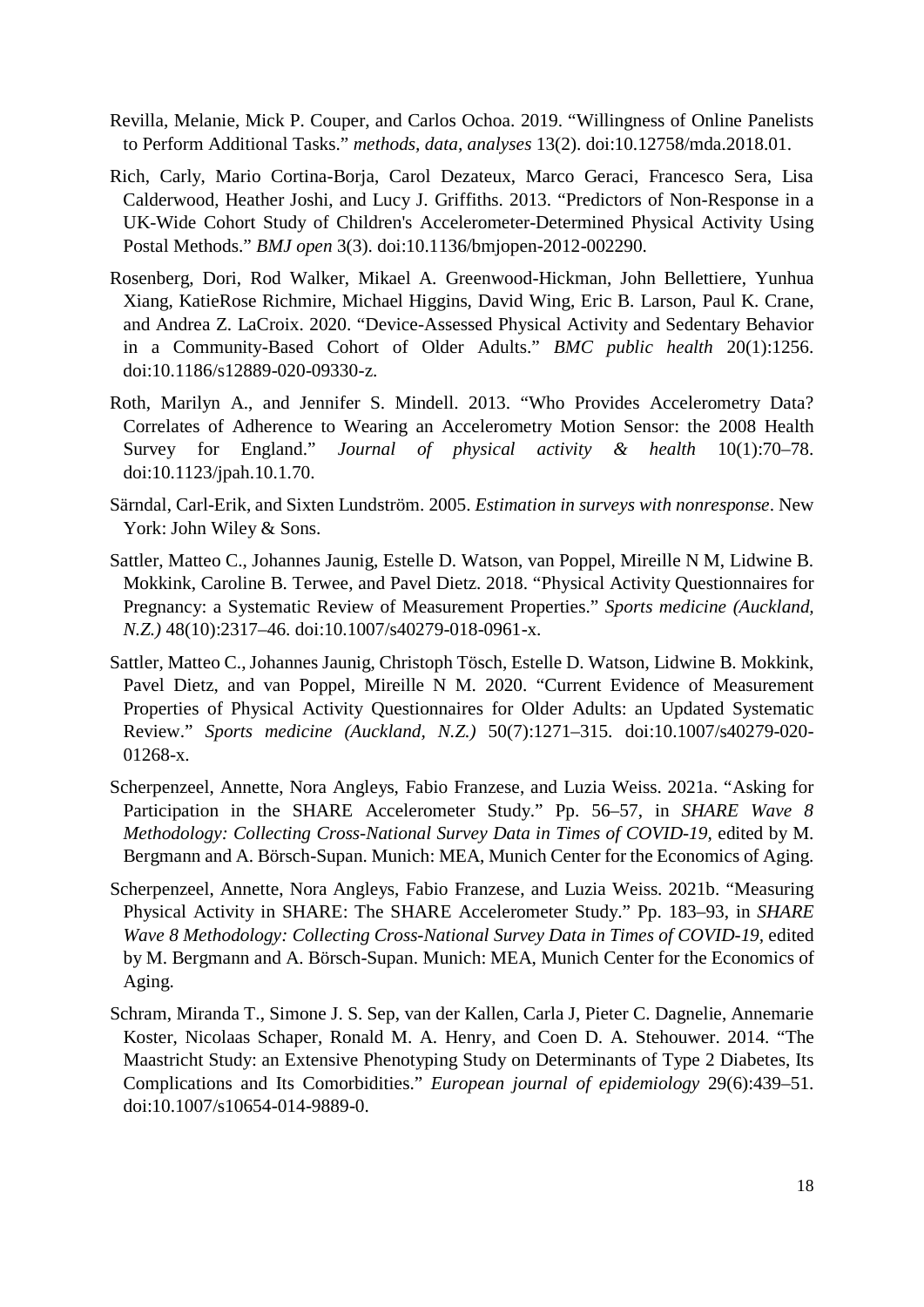- Seaman, Shaun R., and Ian R. White. 2013. "Review of Inverse Probability Weighting for Dealing with Missing Data." *Statistical methods in medical research* 22(3):278–95. doi:10.1177/0962280210395740.
- Struminskaya, Bella, Vera Toepoel, Peter Lugtig, Marieke Haan, Annemieke Luiten, and Barry Schouten. 2020. "Understanding Willingness to Share Smartphone-Sensor Data." *Public Opinion Quarterly* 84(3):725–59. doi:10.1093/poq/nfaa044.
- Teresi, Jeanne A., and John A. Fleishman. 2007. "Differential Item Functioning and Health Assessment." *Quality of life research : an international journal of quality of life aspects of treatment, care and rehabilitation* 16 Suppl 1:33–42. doi:10.1007/s11136-007-9184-6.
- Tourangeau, Roger. 1999. "Remembering What Happened: Memory Errors and Survey Reports." *The Science of Self-Report: Implications for Research and Practice*.
- Tudor-Locke, Catrine, Sarah M. Camhi, and Richard P. Troiano. 2012. "A Catalog of Rules, Variables, and Definitions Applied to Accelerometer Data in the National Health and Nutrition Examination Survey, 2003-2006." *Preventing chronic disease* 9E113. doi:10.5888/pcd9.110332.
- van Hees, Vincent T., Lukas Gorzelniak, Emmanuel C. Dean León, Martin Eder, Marcelo Pias, Salman Taherian, Ulf Ekelund, Frida Renström, Paul W. Franks, Alexander Horsch, and Søren Brage. 2013. "Separating Movement and Gravity Components in an Acceleration Signal and Implications for the Assessment of Human Daily Physical Activity." *PloS one* 8(4):e61691. doi:10.1371/journal.pone.0061691.
- van Poppel, Mireille N. M., Mai J. M. Chinapaw, Lidwine B. Mokkink, Willem van Mechelen, and Caroline B. Terwee. 2010. "Physical Activity Questionnaires for Adults: a Systematic Review of Measurement Properties." *Sports medicine (Auckland, N.Z.)* 40(7):565–600. doi:10.2165/11531930-000000000-00000.
- von dem Knesebeck, O., M. Hyde, P. Higgs, A. Kupfer, and J. Siegrist. 2005. "Quality of Life and Well-Being." Pp. 199–203, in *Health, Ageing and Retirement in Europe - First Results from the Survey of Health, Ageing and Retirement in Europe,* edited by A. Börsch-Supan, A. Brugiavini, H. Jürges, J. Mackenbach, J. Siegrist, and G. Weber. Mannheim: Mannheim Research Institute for the Economics of Aging (MEA).
- Wenz, Alexander, Annette Jäckle, and Mick P. Couper. 2019. "Willingness to Use Mobile Technologies for Data Collection in a Probability Household Panel." *Survey Research Methods* 13(1):1–22. doi:10.18148/srm/2019.v1i1.7298.
- Weymar, Franziska, Janina Braatz, Diana Guertler, Neeltje van den Berg, Christian Meyer, Ulrich John, Stephan B. Felix, Marcus Dörr, and Sabina Ulbricht. 2015. "Characteristics Associated with Non-Participation in 7-Day Accelerometry." *Preventive medicine reports* 2:413–18. doi:10.1016/j.pmedr.2015.05.003.
- WHO. 2020. *WHO guidelines on physical activity and sedentary behaviour*. Geneva: World Health Organization.
- Yan, Ting, Scott Fricker, and Shirley Tsai. 2020. "Response Burden: What Is It and What Predicts It?", in *Advances in Questionnaire Design, Development, Evaluation and Testing,*  edited by P. Beatty, D. Collins, L. Kaye, J. L. Padilla, G. Willis, and A. Wilmot: Wiley.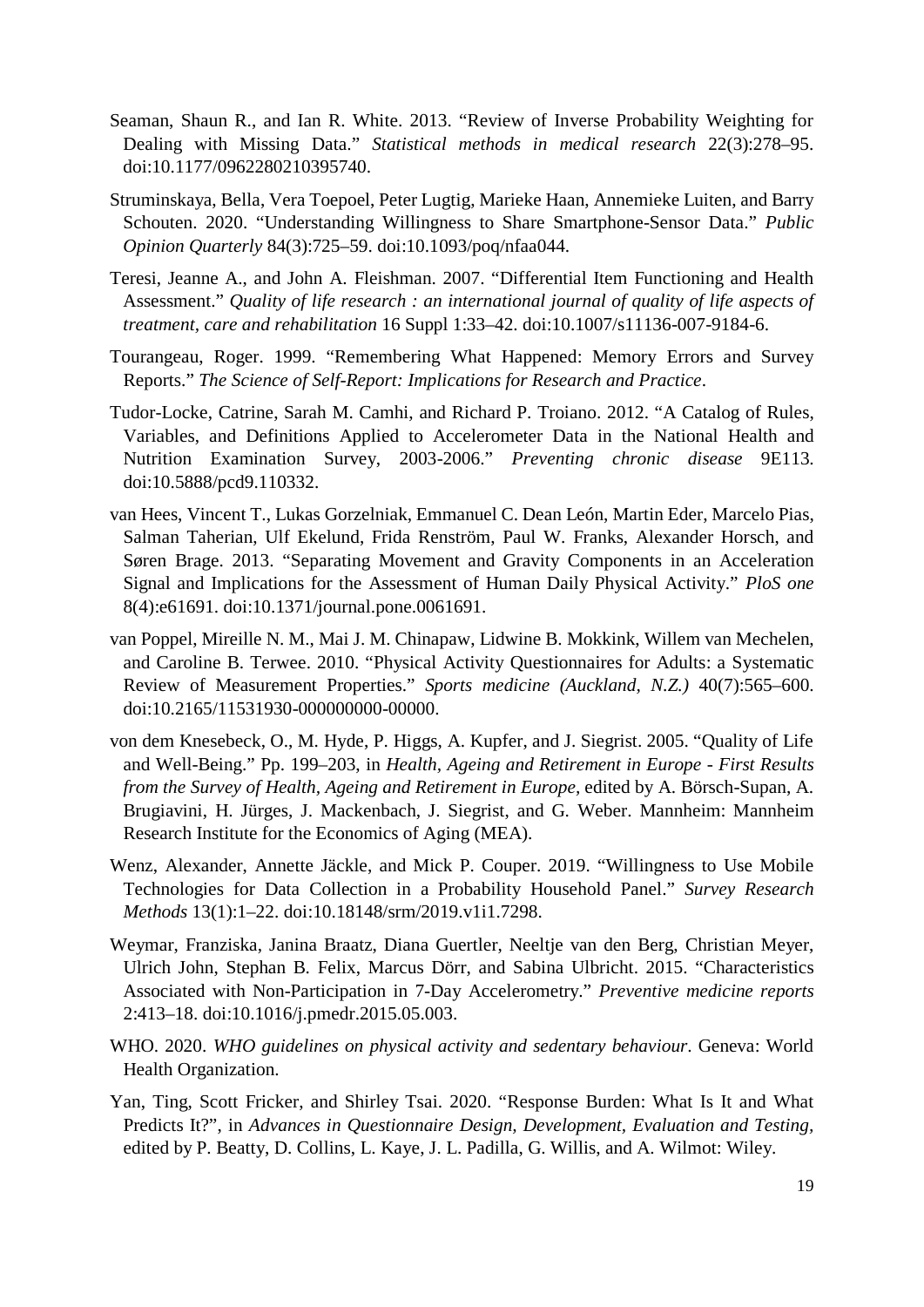## Appendix

| country        | Consent rate | N    |
|----------------|--------------|------|
| Czech Republic | 33.69        | 463  |
| Spain          | 35.77        | 369  |
| Italy          | 36.02        | 347  |
| Germany        | 50.71        | 562  |
| France         | 55.07        | 523  |
| Slovenia       | 61.67        | 454  |
| Belgium        | 61.86        | 291  |
| Sweden         | 68.44        | 488  |
| Denmark        | 68.61        | 481  |
| Poland         | 70.17        | 352  |
| Total          | 54 43        | 4330 |

<span id="page-21-0"></span>*Appendix 1: Consent rates by country*

Source: SHARE Wave 8 Release 1.0.0. N=4330.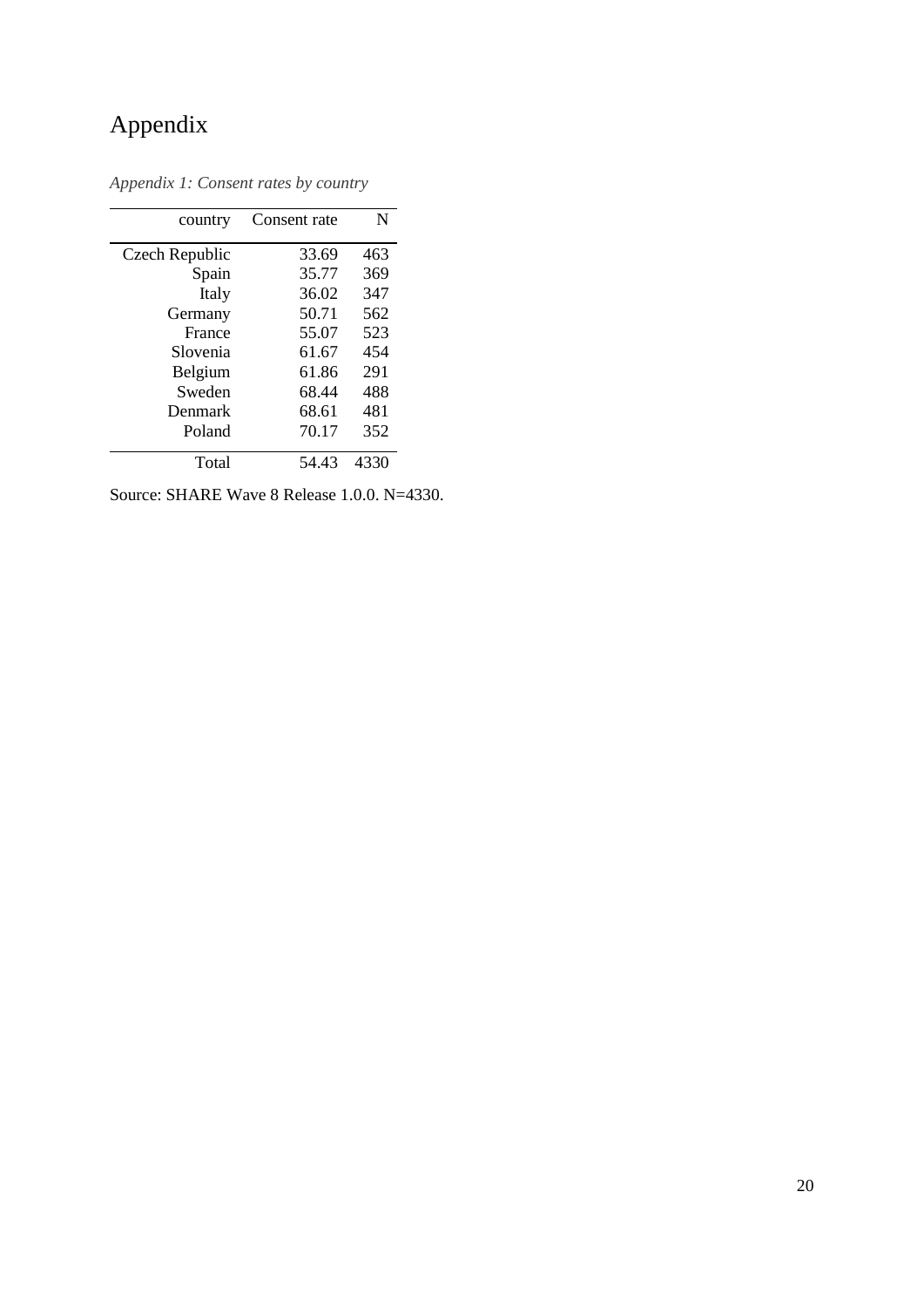<span id="page-22-0"></span>

| Appendix 2: Logit regression: Consent |  |  |  |
|---------------------------------------|--|--|--|
|---------------------------------------|--|--|--|

|                                                | Coef.                           | St.Err. | t-value | p-value          | 95% Conf Interval |         | Sig        |
|------------------------------------------------|---------------------------------|---------|---------|------------------|-------------------|---------|------------|
| Female <sup>1</sup>                            | $-.036$                         | .04     | $-0.89$ | .376             | $-.115$           | .043    |            |
| Age                                            | $-.158$                         | .053    | $-2.96$ | .003             | $-.262$           | $-.053$ | $**$       |
| Low education <sup>2</sup>                     | $-0.042$                        | .044    | $-0.96$ | .336             | $-.128$           | .044    |            |
| High education <sup>2</sup>                    | .064                            | .042    | 1.52    | .129             | $-0.019$          | .146    |            |
| Make ends meet                                 | $-.051$                         | .046    | $-1.11$ | .269             | $-.141$           | .039    |            |
| Working <sup>3</sup>                           | $-0.066$                        | .046    | $-1.43$ | .152             | $-156$            | .024    |            |
| Vigorous activity                              | .016                            | .042    | 0.37    | .710             | $-.067$           | .098    |            |
| Moderate activity                              | .162                            | .043    | 3.80    | $\boldsymbol{0}$ | .079              | .246    | ***        |
| Memory test                                    | .092                            | .046    | 1.99    | .047             | .001              | .182    | $\ast$     |
| Health                                         | .108                            | .048    | 2.24    | .025             | .013              | .203    | $\ast$     |
| Pain <sup>4</sup>                              | .05                             | .042    | 1.19    | .233             | $-.032$           | .131    |            |
| 1+ limitations in mobility <sup>5</sup>        | .083                            | .045    | 1.84    | .066             | $-.006$           | .171    |            |
| Overweight <sup>6</sup>                        | $-0.012$                        | .038    | $-0.32$ | .749             | $-.087$           | .063    |            |
| Big Five: Extraversion                         | .04                             | .039    | 1.03    | .305             | $-.037$           | .118    |            |
| <b>Big Five: Agreeableness</b>                 | .017                            | .041    | 0.41    | .681             | $-.063$           | .096    |            |
| <b>Big Five: Conscientiousness</b>             | .068                            | .039    | 1.74    | .082             | $-.009$           | .144    |            |
| <b>Big Five: Neuroticism</b>                   | $-0.016$                        | .041    | $-0.38$ | .701             | $-.096$           | .065    |            |
| <b>Big Five: Openness</b>                      | .059                            | .039    | 1.53    | .126             | $-0.017$          | .135    |            |
| Quality of life                                | .031                            | .049    | 0.64    | .525             | $-.065$           | .128    |            |
| Computer skills                                | .127                            | .048    | 2.65    | .008             | .033              | .221    | $**$       |
| Born in country of interview <sup>7</sup>      | .029                            | .037    | 0.78    | .434             | $-.043$           | .101    |            |
| Partner in household <sup>8</sup>              | .034                            | .045    | 0.76    | .449             | $-.054$           | .123    |            |
| Household size                                 | .033                            | .046    | 0.71    | .476             | $-.057$           | .123    |            |
| Urban area <sup>9</sup>                        | .037                            | .038    | 0.96    | .337             | $-.038$           | .112    |            |
| Willingness to answer: Very good <sup>10</sup> | .245                            | .04     | 6.15    | $\boldsymbol{0}$ | .167              | .323    | ***        |
| Income refused <sup>11</sup>                   | $-.131$                         | .038    | $-3.48$ | .001             | $-.204$           | $-.057$ | ***        |
| Previous participation                         | .038                            | .042    | 0.89    | .374             | $-.045$           | .121    |            |
| Number of contacts (hh level)                  | $-.101$                         | .039    | $-2.62$ | .009             | $-.177$           | $-.025$ | $\ast\ast$ |
| Length of interview                            | .221                            | .052    | 4.26    | $\boldsymbol{0}$ | .119              | .323    | ***        |
| Length of interview <sup>2</sup>               | $-0.056$                        | .026    | $-2.18$ | .029             | $-.106$           | $-.006$ | $\ast$     |
| Age of interviewer                             | $-.244$                         | .047    | $-5.20$ | $\boldsymbol{0}$ | $-.336$           | $-.152$ | ***        |
| Female interviewer <sup>12</sup>               | .011                            | .039    | 0.28    | .778             | $-0.066$          | .088    |            |
| <b>SHARE</b> experience                        | .022                            | .053    | 0.42    | .673             | $-.081$           | .126    |            |
| years CAPI experience                          | .044                            | .053    | 0.82    | .411             | $-.061$           | .149    |            |
| Sweden <sup>13</sup>                           | .182                            | .056    | 3.25    | .001             | .072              | .292    | $\ast\ast$ |
| Spain <sup>13</sup>                            | $-.136$                         | .051    | $-2.65$ | .008             | $-.237$           | $-.036$ | $\ast\ast$ |
| Italy $^{13}$                                  | $-.085$                         | .054    | $-1.59$ | .113             | $-.19$            | .02     |            |
| France <sup>13</sup>                           | .064                            | .051    | 1.25    | .211             | $-.036$           | .164    |            |
| Denmark <sup>13</sup>                          | .194                            | .054    | 3.58    | $\boldsymbol{0}$ | .088              | .299    | ***        |
| Belgium <sup>13</sup>                          | .077                            | .045    | 1.70    | .089             | $-0.012$          | .166    |            |
| Czech Republic $^{13}$                         | $-.24$                          | .049    | $-4.91$ | $\boldsymbol{0}$ | $-.335$           | $-144$  | ***        |
| Poland <sup>13</sup>                           | .286                            | .05     | 5.71    | $\overline{0}$   | .188              | .384    | ***        |
| Slovenia <sup>13</sup>                         | .101                            | .055    | 1.85    | .064             | $-.006$           | .209    |            |
| Constant                                       | .376                            | .045    | 8.43    | $\boldsymbol{0}$ | .288              | .463    | ***        |
| Pseudo r-squared                               |                                 |         | 0.112   | Number of obs.   |                   | 3603    |            |
| Chi-square                                     | 550.610<br>Prob > chi2<br>0.000 |         |         |                  |                   |         |            |

*\*\*\* p<.001, \*\* p<.01, \* p<.05*

Reference categories: <sup>1</sup>male; <sup>2</sup>medium; <sup>3</sup>not working; <sup>4</sup>no pain; <sup>5</sup>no limitations; <sup>6</sup>BMI<25; <sup>7</sup>born abroad; <sup>8</sup>no partner in household; <sup>9</sup>rural area; <sup>10</sup>less than very good; <sup>11</sup>answered income; <sup>12</sup>male; <sup>13</sup>Germany Independent variables are standardised.

Source: SHARE Wave 8 Release 1.0.0.